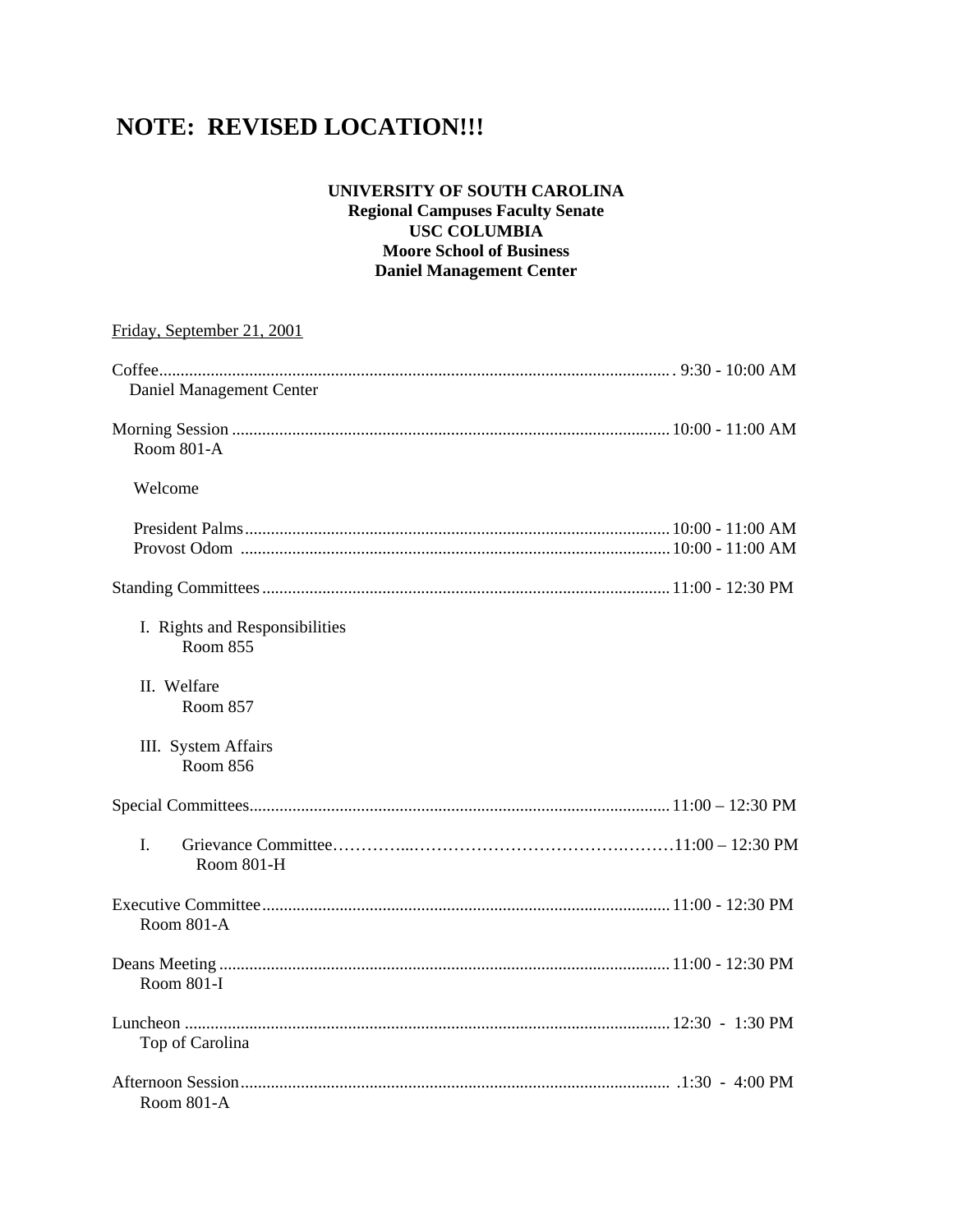# **AGENDA**

- I. Call To Order
- II. Correction/Approval of Minutes: April 20, 2001 USC Beaufort, Beaufort, SC
- III. Reports from University Officers
	- A. Dr. Chris P. Plyler, Vice Provost and Executive Dean
	- B. Dr. Carolyn A. West, Associate Vice Provost
	- C. Regional Campus Deans
	- D. Dr. Sally Boyd, Assistant Vice Provost for Continuing Education Academic Credit Programs
- IV. Reports from Standing Committees
	- A. Rights and Responsibilities Professor Ron Cox
	- B. Welfare Professor Roberto Refinetti
	- C. System Affairs Professor Chris Borycki
- V. Executive Committee Professor John Logue
- VI. Reports from Special Committees
	- A. Committee on Libraries Professor David Bowden
	- B. Committee on Curricula and Courses Professor Christine Borycki
	- C. Committee on Faculty Welfare Professor Linda Allman
	- D. Faculty-Board of Trustees Liaison Committee Professor Ellen Chamberlain
	- E. Research and Productive Scholarship Committee Professor Todd Scarlett
	- F. Other Committees
		- 1. Conflict of Interest Committee Professor Bette Levine
		- 2. Grievance Committee Chair
		- 3. Regional Campuses Academic Advisory Council Professor Wayne Chilcote
- VII. Unfinished Business
- VIII. New Business
- IX. Announcements
- X. Adjournment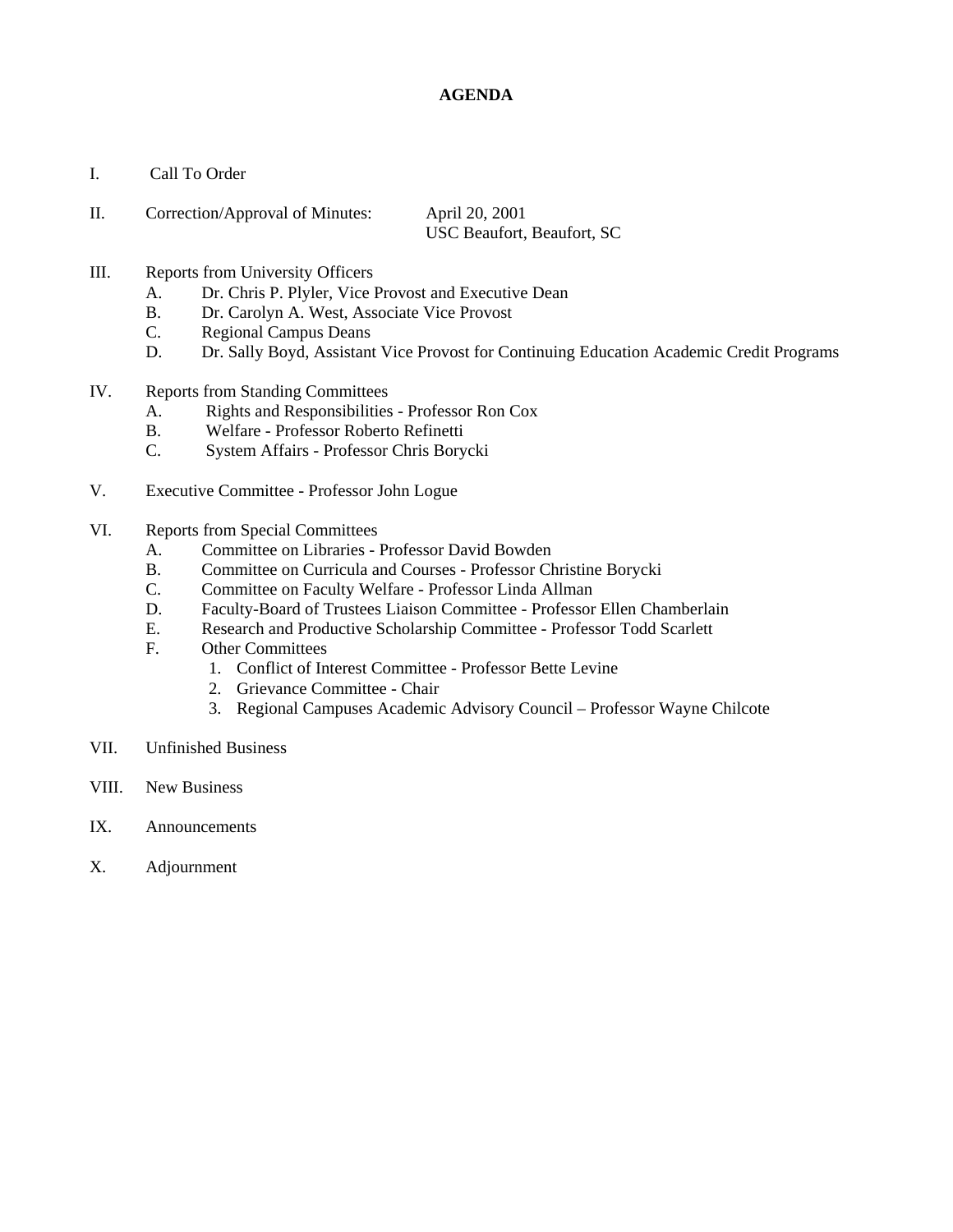# **Minutes of the Regional Campuses Faculty Senate USC Columbia Darla Moore School of Business Administration Daniel Management Center**  September 21, 2001

#### **Morning Session**:

**I.** The Chair, Wayne Chilcote convened the Regional Campuses Faculty Senate at USC Columbia at 10:10 AM and welcomed senators. He then introduced USC President, Dr. John Palms.

#### **II**. **Address by the President of the University of South Carolina, Dr. John Palms:**

Good morning, how is everyone doing? There is nothing like a good little victory on national television (Mississippi State) to make the President feel good. I had the privilege of flying down there last night. It's a nowhere land. A wonderful opening, very solemn as you probably saw with the large American flag being displayed. The stadium is smaller than ours but it was packed with people. We had about 2,000 South Carolinians there. Of course it was a great win but also a wonderful statement that we can go on with our lives. I do not know how the situation has been on your campuses but I know we have good feelings during the day and then get depressed again later as you think about things. It's hard to imagine this really happened and then it kind of settles in. All of us are dealing with people who have relationships either with those in New York or who were actually working in the Trade Center or had visited there or who had friends who were there. I am on the Board of a cooperation that was headquartered there up until last year and then moved out to Chase Manhattan Bank. It was very fortunate that those people were not involved. I have a son who works in Greenville and their company had 600 people there and they lost 300, a lot of them their top executives. There were people there from Atlanta who were there for their training week who are not coming back. There are just a lot of things that effect us and regardless of what party you belong to, you have to admire the President. Nobody wants to have that position in a time like this and I thought his speech last night was comforting to many people, was instructional for many, and was assertive as far as the leadership that is his responsibility.

Our students here on the Columbia campus held their own service. They organized it themselves. The President of the International Student Association, an Islamic student, opened with a prayer. We had other representatives there and the service was well received. The Governor joined us because he did not have enough time to organize his own day of national prayer so he joined us on our podium and it was a good day. I spoke this morning with the mother of one of our students whose father was in the World Trade Center, a fireman from New Jersey who usually works in the Kennedy Airport. He was called to the Trade Center to be there in the building and was one of the 300s who went into the building and was on the fiftieth floor when it collapsed. The young man was trying to decide whether he should continue or should drop out for a semester.

In the meantime, we are struggling with an economy that is uncertain for the nation as well as for the state. We are worried about the effect of projections on our budget for next year. Jerry will talk with you about his Strategic Directives Committee and what they are struggling with in case there is a short fall as might be expected for next year. At the same time it is pretty obvious that we may have a mid-year budget cut for all state agencies and we need to decide how to deal with that. Prudently, last year we tried to anticipate that this might happen so urged people not to overspend and have some carryover so we could last this year. I know you are struggling with the same thing.

I am pleased to see that almost everywhere the enrollments are strong. That is one of our great strengths. Our enrollment is strong on the Columbia campus. I know that Lancaster's enrollment is up, Salkehatchie's enrollment is up, and Union's is up. I am sure that Beaufort will be affected by the airplanes which leaves the base there for a time. Shaw AFB may also affect Sumter's enrollment but overall we are strong. If you look at the educational numbers for the state, we are still a state that suffers from a lack of baccalaureate degree holders. Only about 15% of our population have baccalaureate degrees. Nationally,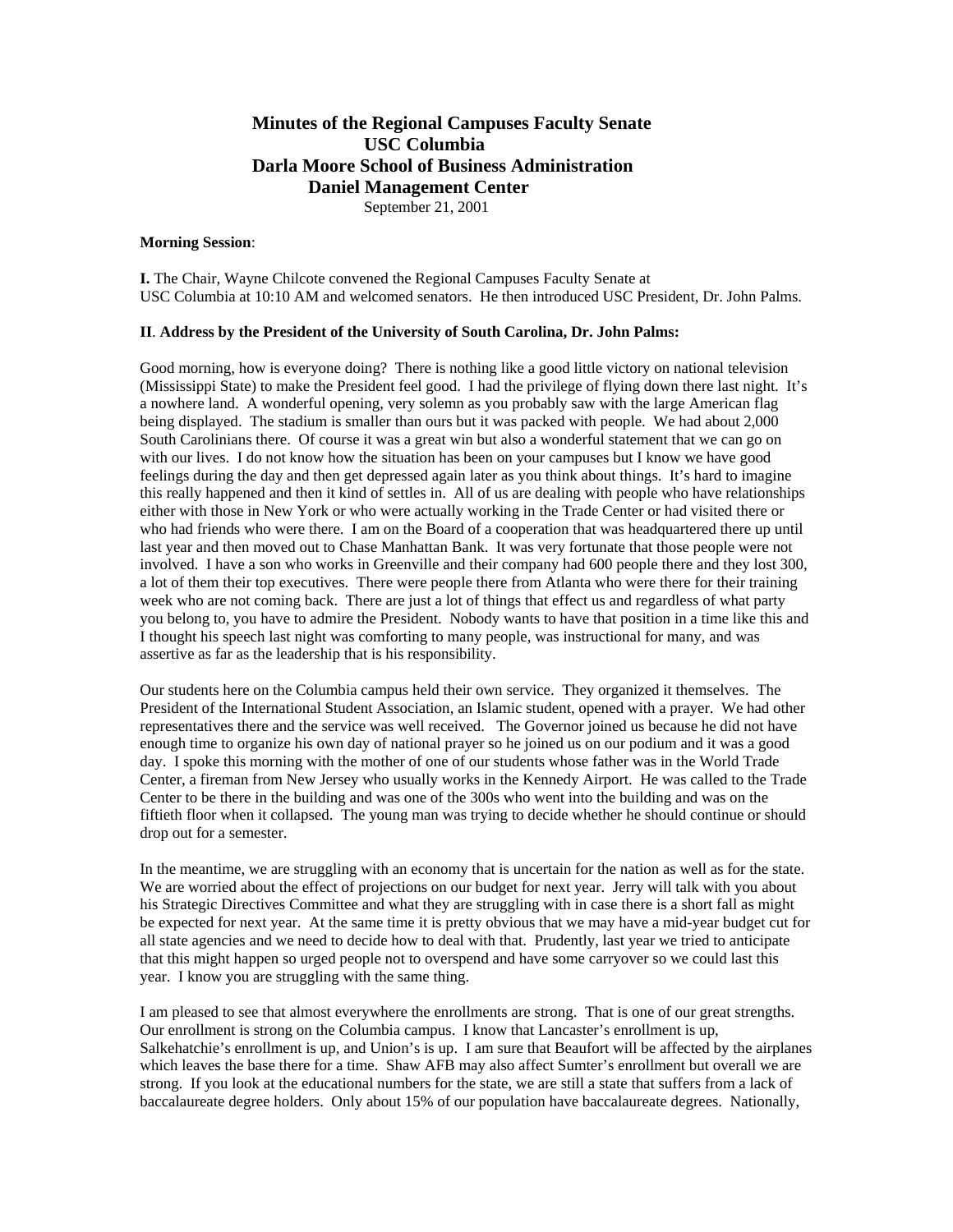it is over 20%. Only about six percent of high school graduates get a two-year degree. We have as many dropping out of high school as getting an associate degree. We just have a tremendous task in South Carolina of providing education. In getting ready to meet with you, we asked what you might be interested in hearing and I am willing to answer any questions that you might have. I know there are concerns with the change in leadership. Those of you who are scrutinizing the advertising wondered why the word system was used in ads for the new president. I guess that is just the nomenclature that is acceptable and understood on a national basis. I t does not signify any change in philosophy. Some of you wondered whether the President of the University has changed his views about the other campuses. I have definitely not done that. I have grown in appreciation of how we together have a shared culture, a shared governance and philosophy about how a university should run. I believe that under the current administrative structure, the best nurturing and care and administration of the campuses can take place and I don't see anyone stepping forward who can do that in a better way. You are almost essentially tubs on your own bottom. You are very independent. You like to be that way. At the same time, you cherish our name, our history, our culture, and you know if you want to get a baccalaureate degree in South Carolina you are most likely to get it if you start on one of our campuses than if you start on any other campus. I don't see anything that has changed in that regard. Our strategic planning on the Columbia campus does not involve the other campuses. We want to be sure we have a good relationship, have understandings about accreditation and acceptable credits that you are responsible for and that students can continue on the Columbia campus as well as try to develop more cooperative programs, more master's programs on the other four year campuses, etc. I don't think anything should change.

But, it is a time of change. If we have to absorb a 20 million-dollar cur next year, some things must happen. Principally, they will have to happen on the Columbia campus and Jerry will talk more about that. In some economic projections Budget and Control Board really should be making more formal projections after the first quarter is over and the numbers are in. The numbers may not have any value at all based on the economy. Tourism is still a big part of our economy and some people say it will be down while others say that most people who come to South Carolina drive anyway, so this may still be a place where tourism will still be viable at least in the immediate future. We will have to see what happens. I will be glad to take your questions; in fact, would prefer to do that and maybe address some of the issues on your mind. I appreciate what you are doing on your campuses and in your communities. You have a tremendous economic impact. I have a brochure here that I want to share with all of you. This is a brochure that describes the economic impact of all our campuses. It is a study that was done here at the School of Business, now the Moore School of Business, although officially still the Darla Moore School of Business. They want to abbreviate the name to the Moore School of Business like the Warton School and the Kellog School. They did a study last year that shows every campus and shows the jobs that result from your campus's existence, what economic impact your campuses have on the state; and, if you include the employment of graduates, you have about a 3.8 billion dollar impact with 54,000 jobs. Directly we have about a 1.8 billion-dollar impact. So, we are a big industry. We are important to the economics of the state. This study came out just when the first budget projections were made early last year. We used this information to garner business support and get the Governor to find a way not to cut our budget. I never thought I would be so happy getting nothing last year. But that's about the way it is.

Every year there are different expectations and we were very pleased although we did get cut some. It took a lot of cooperation from everyone to put the budget together. I know that the strains of the budget last year had different effects on different campuses. Some had more opportunities than others did. Some campuses wanted to do more things than others could. We are struggling with the competitiveness of the outside world as far as faculty salaries are concerned but at the same time, even though some of you may have had more resources on a one time basis, we knew that the base of operation was in jeopardy and we tried not to increase the base which on a recurring basis would have produced difficulty. We did a lot of things on a temporary basis, hiring people, adjuncts, trying to fill in until we have more clarity about what the future budget situation might be. I hope you appreciate that we are trying to be as equitable as possible. This is not easy to do and not easy to understand across campuses, not easy to understand on this campus across colleges, and not easy to understand within colleges across departments. We have the same kind of challenges, to try and keep the community together and try to understand our collective dilemma. It is a collective problem and at times we just have to make our personal sacrifices for the benefit of the whole. We try to do that as best we can.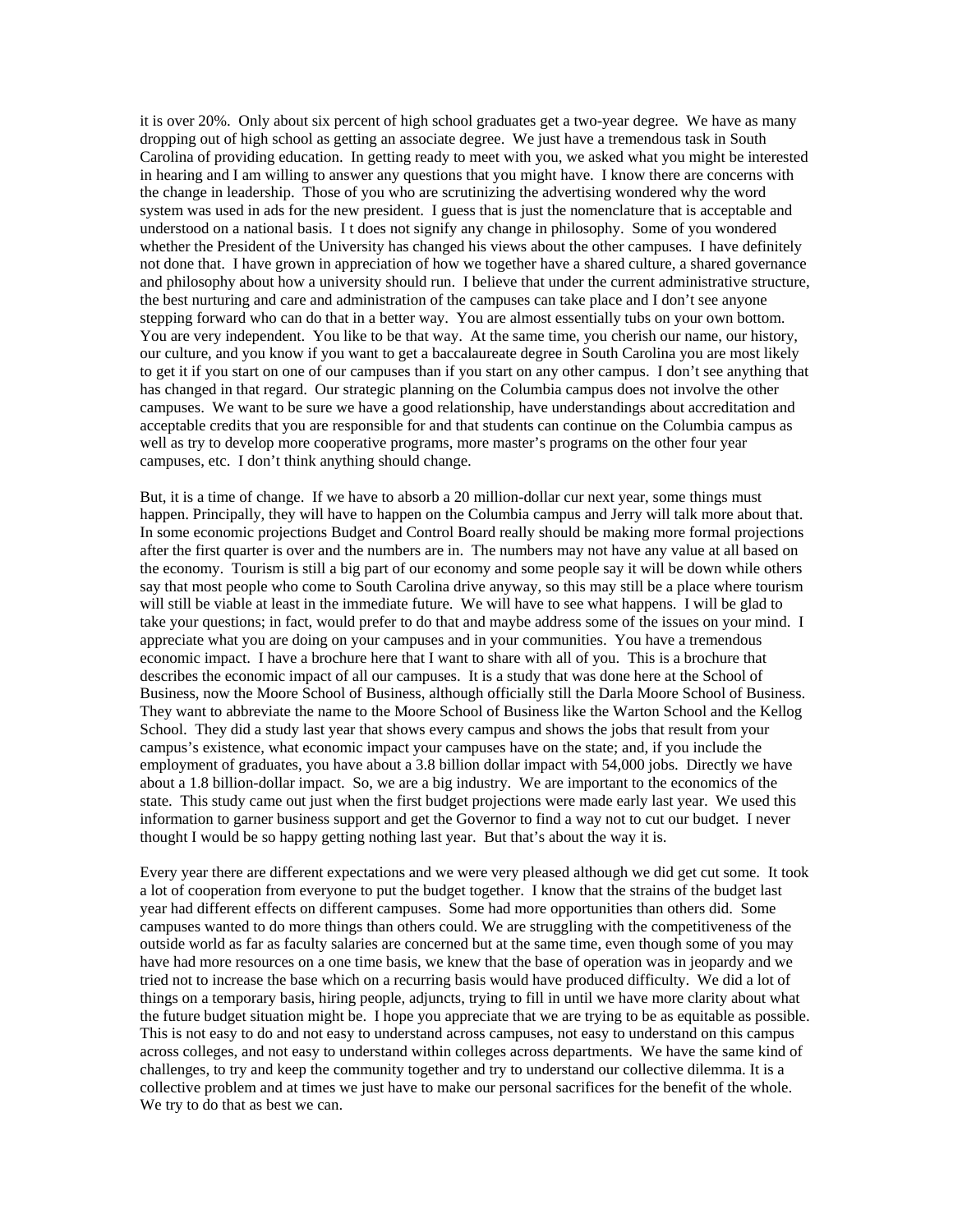With that I will be glad to answer any questions you may have. I hope this is not the last time I will have a chance to address you. Maybe in this format it is. Maybe we can pick another time in the spring when I can do this again and maybe pay a little more comprehensive tribute to your contributions during my tenure and your making me look pretty good based upon the accomplishments that you have made to the University and state. Thank you very much.

#### **III. Address by the Provost of the University of South Carolina, Dr. Jerry Odom:**

Good morning, I am very pleased to see all of you. I have known many of you for some time and have always enjoyed coming to these faculty senate meetings and having the opportunity to talk with you and share concerns and answer your questions. Let me start right off with the Strategic Directives and Initiatives committee that I am chairing at the request of the President**.** This is a fairly small committee, as you know, senior faculty and staff primarily. Carolyn West is a member of the committee and what we are doing right now primarily is gathering information. We are trying to have presentations by all of the Deans of this campus and by vice-provosts. Chris has not appeared yet but he will appear. We have had one public meeting on this campus where we simply invited anybody to address us with respect to their questions and their concerns and suggestions. I thought it was an excellent meeting. It was this past Tuesday night. We had one scheduled the Tuesday earlier and that was canceled. We will have two more. One of the things that stuck with me from that meeting is some comments that Carolyn, in fact, made where she talked about the fact that the members of this committee had come together, certainly not of one mind, but without agendas or interests in protecting turf. I think that is very important. That's why these folks were chosen to talk about this. We really are hearing that we should perhaps prepare for a three- percent mid-year cut and anywhere between a five and a seven- percent cut at the end of the year if the economy does not improve. So we could be looking at a ten- percent cut to the University's base appropriation from the state. On the Columbia campus that is trying to find about 17 million dollars and I will be very honest with you, I don't have any hopes that this committee is going to be able to find 17 million dollars. I think it is going to be extremely difficult.

We are meeting every Tuesday from 3:30 until 5:00 in the Osborne Administration Building and meeting every Thursday from 3:30 until 7:30. All of the people on this committee have shown a real commitment to trying to make some recommendations to the President for him to consider for the future. I think there are some people who may have expectations that are not based on reality. I can tell you that we, in no way at the end of this, plan on making recommendations to reduce the University of South Carolina to one campus and five colleges for example. We have talked over and over about the mission of this university to the state and to the people of South Carolina and we will hold true to that mission as much as possible. The thing that makes it so difficult is that you absolutely have to assign priorities and that is what we will try to do, as difficult as that will be. There will be some pain involved. There is no doubt about that.

Let me say briefly that I know that Don Greiner is going to be here later to talk with you about the Palmetto College concept and the Palmetto College Task Force. Don is keeping me informed. I don't think there has been a meeting since last spring but I know they are gearing back up to meet this fall and I think he will talk with you about that process.

I wanted to mention and to congratulate you on the progress that you have made over the last decade. I was not totally involved, certainly not at any high level, in the SACS Study that occurred in 1991. I was very, very involved in this particular study. It was very interesting to me to go back and look at the 91 study. We had over 100 recommendations and over 100 suggestions and many of those had to do with the Regional Campuses. This report had basically 16 recommendations and about the same number of suggestions and there were no recommendations with respect to the Regional Campuses. I think that says so much about how far you have come in the last decade. There were suggestions. We worked very hard over the summer and submitted our responses to SACS on September 3. A Re-accreditation Committee will meet in October to consider our response and they will make a recommendation to the entire body when it meets in December with respect to our re-accreditation. I cannot imagine that we will not do very well this year in terms of re-accreditation and in terms of follow-up visits that might be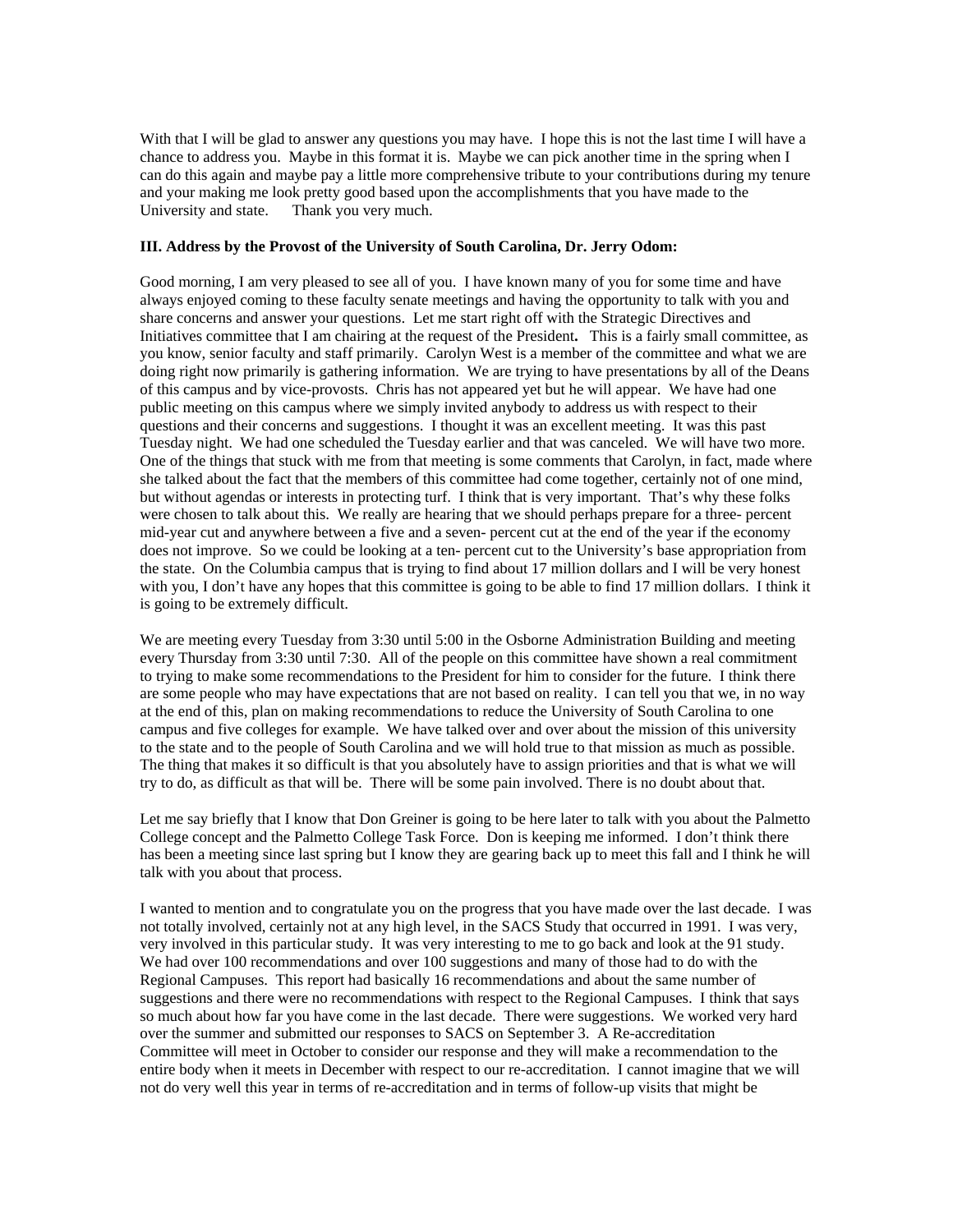required. It is just a real tribute to you and to the progress that you have made in the last decade that there were no recommendations whatsoever with respect to Regional Campuses.

I wanted to take this opportunity to recognize and thank your Deans for their input into capitol projects that the University considers each year. Every single dean met with Chris and met with me and Rich Kelly, our Chief financial officer, to talk about the capitol needs on each of your campuses and how those might be factored into a request to the legislature with respect to a bond bill. Each of those deans did an outstanding job, very thorough presentations about your needs on your campuses with respect to capitol projects and several of those needs are incorporated into our overall request to the legislature. We do feel fairly certain, at this time, that there will be a bond bill and that some of your needs will be addressed on all of your campuses.

I wanted to mention to you that we have been able to arrange for Regional campuses to have database licenses for three databases. Web of Science is one that I think is very important. One has to do with literature and one with history. We will seek your input on what you need, what will help you in your functions as faculty members with respect to scholarship, teaching and service. We will try to be sensitive to your needs. In fact it is probably a good time to say: as you all know, there is a Provost's Advisory Council which meets one time each semester for basically two hours. I note from faces in the room that a lot of you have been on that council. I can't tell you how helpful that body is to me; to make known to me your concerns and what your differences and similarities are to faculty on other campuses. It is a two-hour session in which I think exchange is very candid, very frank and very spirited. It is not quite as spirited now that John Catalano is not on it. But we do have good conversations and it is so informative to me. Let me urge you to continue to talk to your representative on that council. Tell them what message they should bring to Columbia and should bring to me because those conversations are helpful to me. In fact, I think it was in one of those council meetings we first started talking about the fact that Regional Campuses faculty don't have access to some of these databases and if our expectations of the faculty are such that they need to do productive scholarship then they have got to have the tools to do it. We hope that this is a start. As I said continue to communicate with your representatives.

Finally, let me bring you up-to-date on dean's searches and I would like to start by telling you how pleased I was to go to Lancaster with Chris (Vice-Provost Plyler) and tell the faculty and the staff and the community that John Catalano had agreed to an interim dean's position. The faculty seemed genuinely surprised (laughter). I think John had done a good job of keeping a secret from everybody. It was an interesting situation for me to be sitting at the front of the room, with John on the back row, and when we announced it to see the look of, in some cases, almost disbelief (more laughter) that John was going to be Interim Dean. And John, I check from time-to-time with my sources and everyone says that you are doing an excellent job. Thank you very much. (President Palms), "In the dedication of the Library, I was pleased myself. Twice he (Catalano) introduced me as the President of the United States." (Laughter) Dean Catalano, "When you are an Interim, you will do anything." (More laughter).

Anyway, there is a search going on for a permanent dean for that campus. Another search that will be important for you, and you do have a representative on the search committee. I hope you will that again you will take the opportunity to make your feelings known. We are searching for a Dean of Libraries to replace George Terry who has stepped down and gone back to the faculty. This is a very important search for us. Right now John Olsgaard, in my office, has accepted the Interim Dean's job and I think he is doing an excellent job. We also have searches going on for Dean of the College of Social Work, Dean of the College of Journalism and Mass Communication, and Dean of the School of Law. So we have a number of Dean's searches that are currently being conducted this year.

I think that is all that I really wanted to make sure I talked with you about, but again, just like the President, I will be happy to answer any questions that you have.

Thank you so much. It is good to see you.

Professor Chilcote adjourned senators to committee meetings.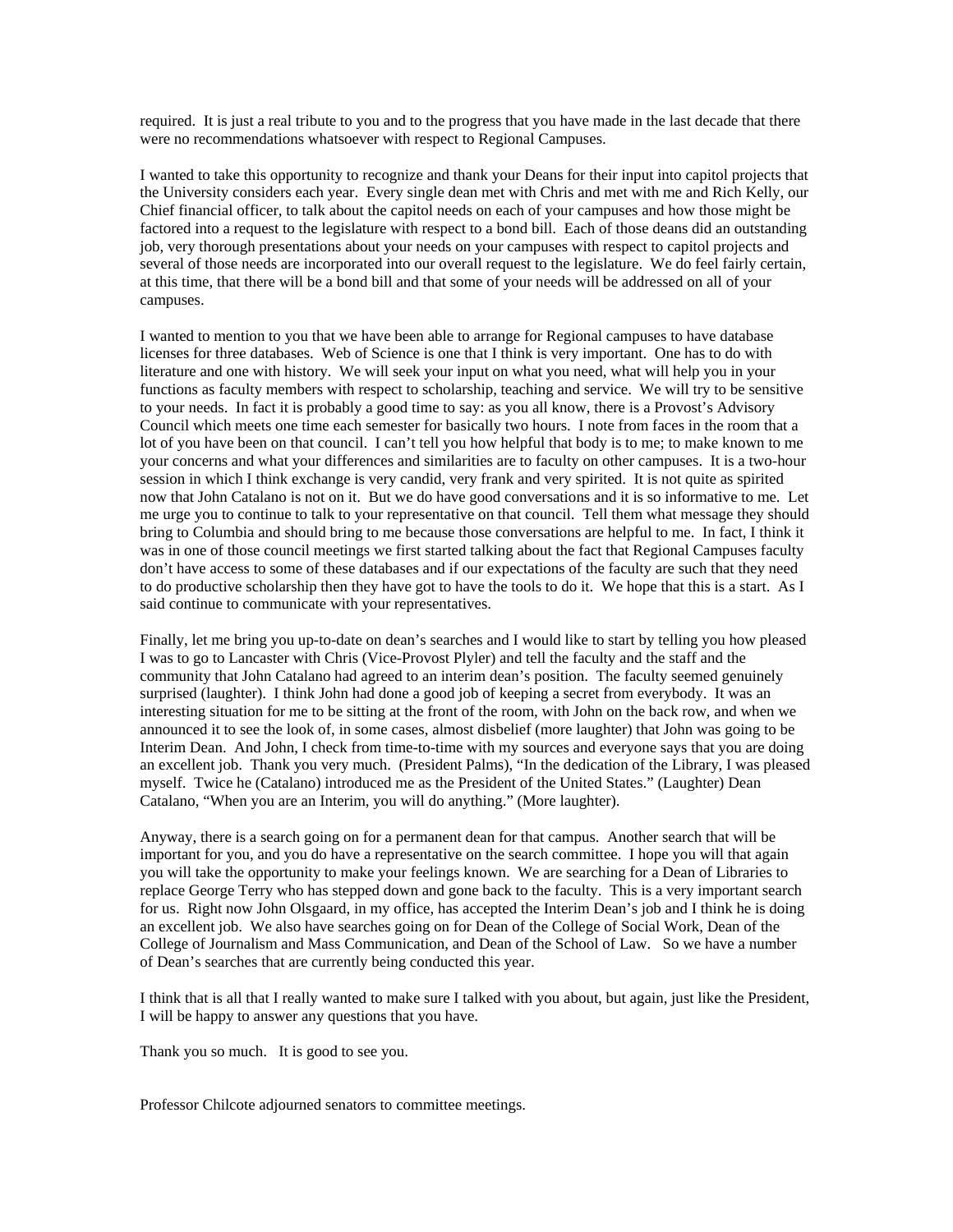#### **Afternoon session**:

**IV.** Professor Chilcote convened the afternoon session at approximately 2:00

**V.** Approval of the Minutes: The minutes of the April 20<sup>th</sup> Senate meeting in Beaufort were approved as written.

#### **VI. Reports from University Officers:**

- **A. Report of the Vice-Provost and Executive Dean of the Regional Campuses**: See Attachment 1
- **B. Report of the Associate Vice-Provost of the Regional Campuses**: See Attachment 2

#### **C. Campus Deans Reports**

|                                        | <b>USC Beaufort-</b> Dean Jane Upshaw introduced USC Beaufort Senators:          |
|----------------------------------------|----------------------------------------------------------------------------------|
| <b>Dr.</b> Roy Darby                   | Dr. Carla Curran                                                                 |
| Dr. Randy Cross                        | Dr. Robert Landrum                                                               |
| <b>Dr.</b> Efram Burk                  | Dr. Carl Eby                                                                     |
| Dr. Beth Cralley                       |                                                                                  |
|                                        | Professor Ellen Chamberlain (RCF Rep on Faculty -Board of Trustees Liaison Comm) |
| See Attachment 3 – USC Beaufort Report |                                                                                  |

- **2. USC Lancaster** Interim Dean John Catalano introduced senators and new faculty members **(**included in the attached report) See Attachment 4
- **3. USC Salkehatchie** Dean Ann Carmichael introduced senators representing USC Salkehatchie: Dr. Ron Cox Prof. Ed Merwin Dr. Julia Sloan Prof. Wayne Chilcotte (Ex Comm – Chair) Dr. Roberto Refinetti Dr. Bill Bowers (represented by Prof. Duncan McDowell –Alt) Dr. Bette Levine See Attachment 5 – USC Salkehatchie Report
- **4. USC Sumter** Dean Les Carpenter introduced senators (included in report) See Attachment 6
- **5. USC Union** Dean Jim Edwards introduced senators: Dr. Mary Barton Dr. Peter Murphy Dr. Allan Charles Dr. Harold Sears (Exec Comm) See Attachment 7 for an outline of Dean Edwards Report
- **6. Academic Programs and Continuing Education** Asst.Vice-Provost Sally Boyd (Report given by Prof. Nancy Washington) – Senators representing Cont. Ed are: Dr. Kate Fritz (Exec Comm) Prof. Linda Allman (alt.) Prof. Nancy Washington Dr. David Bowden Prof. Billy Cordray See Attachment 8 for an outline of Dr. Boyd's Report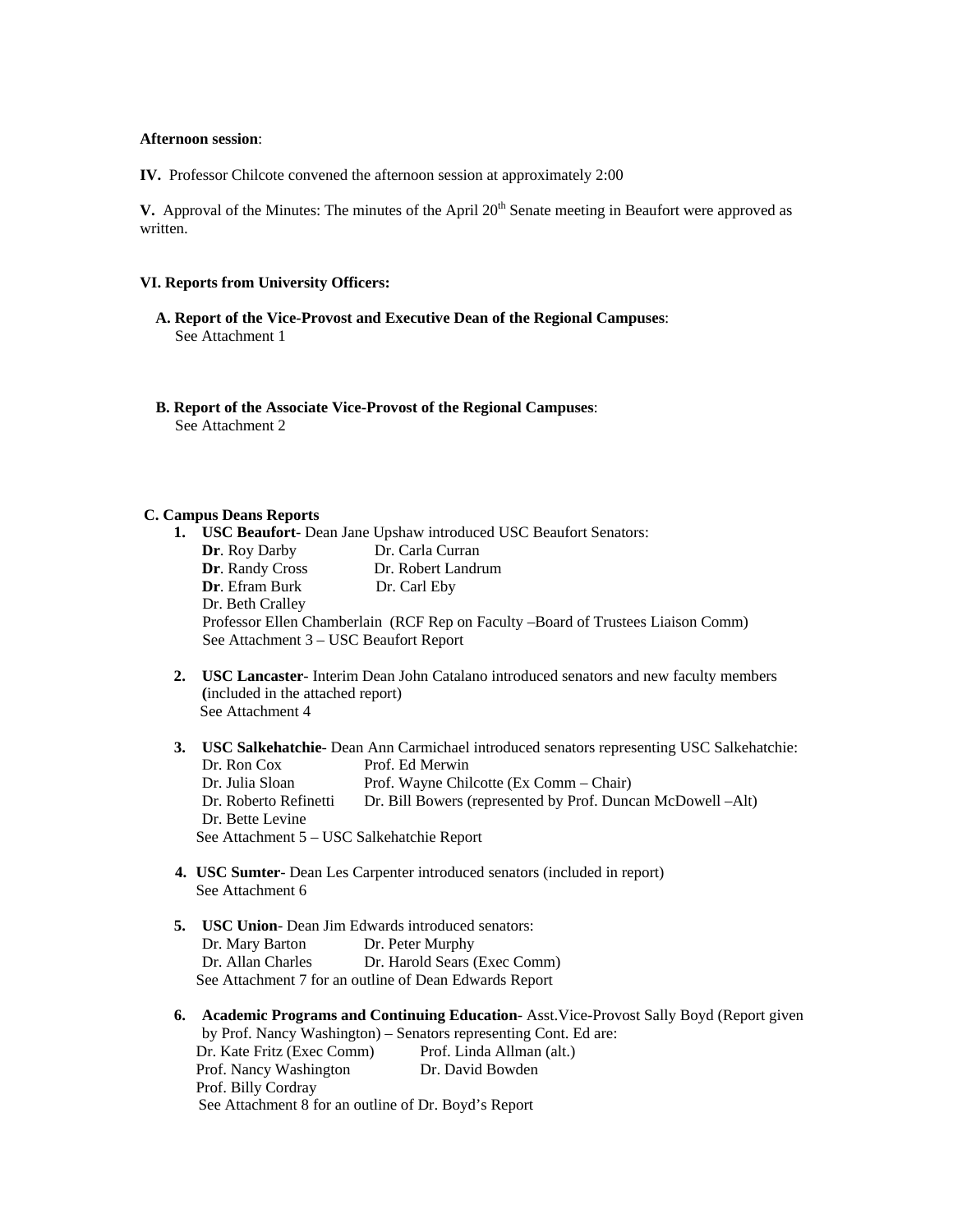#### **VII. Reports from Standing Committees**:

- **A. Rights and Responsibilities** Professor Ron Cox (Salkehatchie) Report - See Attachment 9
- **B. Welfare Committee** Professor Roberto Refinetti (Salkehatchie) Report - See Attachment 10
- **C. System Affairs** Professor Christine Borycki (Sumter) See Attachment 11
- **D. Executive Committee** The Chair reported that Professor John Logue (Sumter) would attach the Executive Committee Report to the minutes. See Attachment 12

#### **VIII. Reports from Special Committees**

**A. Committee on Libraries**- Professor David Bowden (Academic Programs and

Continuing Education)

The Committee has not yet met.

**B. Committee on Courses and Curricula**- Professor Christine Borycki (Sumter) See Attachment 13.

#### **C. Committee on Faculty Welfare**- Professor Linda Allman

We have meet three times. I will present the highlights.

April 25 Meeting, we had a quest, James D. Demaris Director of the Facilities Services, who pointed out that the legislature only allocates money for constructing new buildings not for maintenance and replacement of equipment for existing buildings. But, he is going to advocate a change in the way the legislature thinks because he wants to have a pool of money set aside each year for building maintenance. Issues that will be addressed this year by the Committee are the Child Development Center, Health Care Benefits, and Allocation of Faculty Enrichment Funds. USC's new Chief Financial Officer, Rick Kelly, attended our July 18 meeting. He plans to meet with the Deans to build partnerships to tackle the lack of money allocated for maintenance of facilities. The September 18 meeting I agreed to be Secretary for the fall semester. The Chair reported receiving phone calls and an email from angry faculty regarding the deplorable conditions of the Humanities Classroom Building. He communicated these complaints to Gerald Goins, the Assistant Director of Maintenance Services who responded quickly that the basic problem was lack of money. The Committee instructed the Chair to report this problem and the widespread Columbia campus maintenance problems to the faculty at the next faculty senate meeting. Lastly, a discussion concerning the need for much improved health care benefits at USC occurred and we will have Jane Jamison, Vice- President of Human Resources at our next meeting.

# **D. Faculty Board of Trustees Liaison Committee**- Professor Ellen Chamberlain

Beaufort) See Attachment 14

Q. (Dr. Bob Costello, USC Sumter) What is the advantage of the joint degree offered between Columbia and a four-year campus? Is this some kind of new trend?

A. You are talking about the one between Columbia and Aiken. That was a controversial issue. There were several Board members who had questions about it. They were not very happy with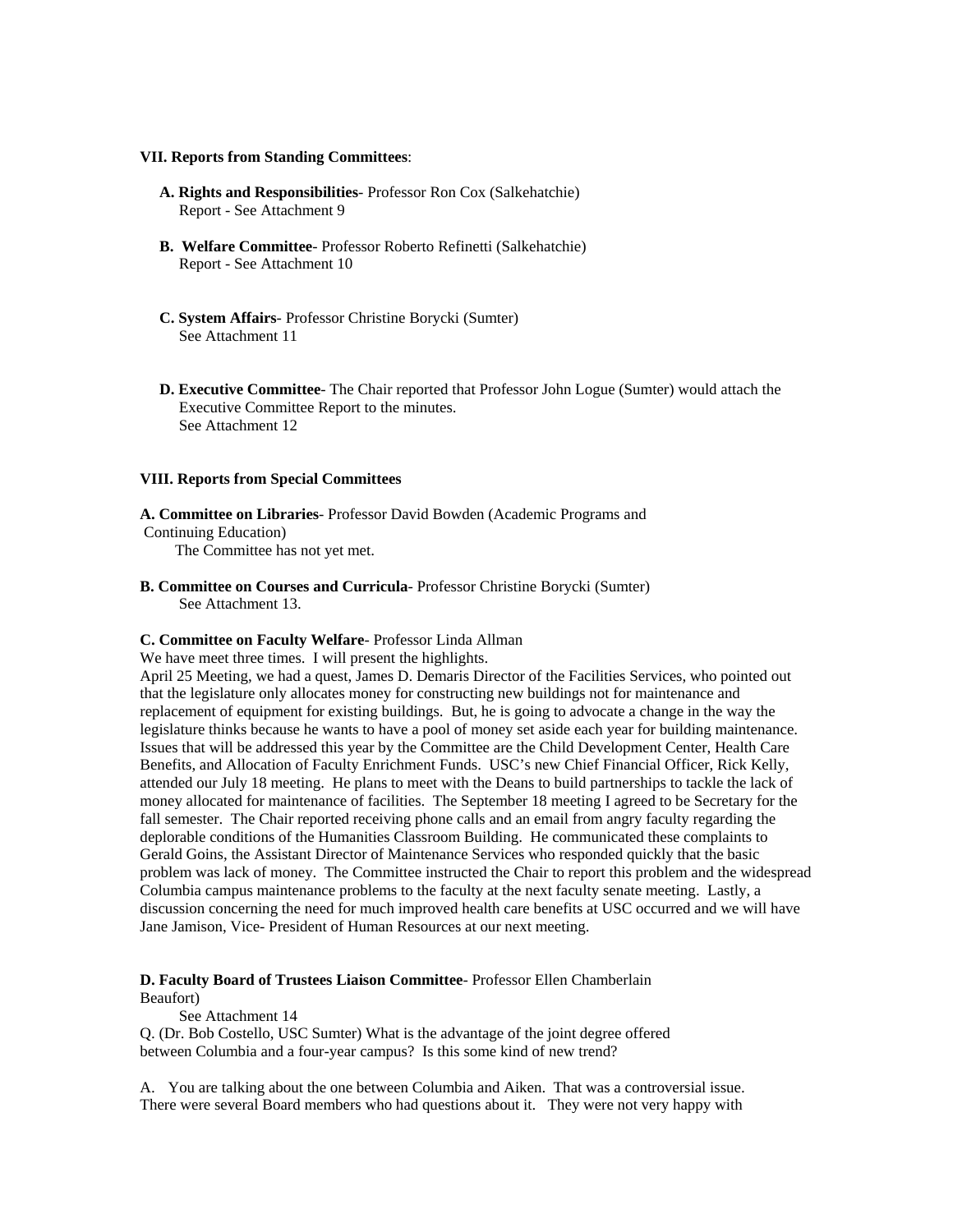the presentation as a whole. Some of them including Helen Harvey from Beaufort had a lot of questions with that particular program. Of all that I mentioned that was probably the most questionable one. It was presented as one that neither could do alone but together they had the faculty and where-withall to offer this program.

Vice-Provost Plyler: " I might add that they have been requiring tracking reports on each program that the University offers and they check that at least once a year. Productivity is the issue."

**E. Research and Productive Scholarship Committee**- Professor Todd Scarlett (Lancaster) We have not met and nor have I received any information on how much money is available this year. I would urge you to encourage faculty on your campuses to apply for support. It is particularly geared for new faculty in their first three years starting to start up their research and also for established faculty trying to start something different.

#### **F. Other Committees**:

- 1. **Conflict of Interest Committee** Professor Wayne Chilcote reported for Professor Levine (Salkehatchie) that the Committee has not met.
- 2. **Grievance Committee**: Professor John Wright (Union) was elected Chair
- **G. Regional Campuses Academic Advisory Council** Professor Wayne Chilcote reported that the Council has not met.

#### **IX. Unfinished Business:**

none

#### **X. New Business**

Professor Ron Cox, Chair of Rights and Responsibilities Committee:

Mr. Chairman, as noted in our report, the Committee moves that the following statement be inserted into the Regional Campuses Faculty Manual following the instructions for file arrangement, presently page C 13 of the 2001 Manual.

*"In preparing a file for tenure and promotion, it is the responsibility of the candidate to determine where he or she wishes to place an item as evidence, and to provide justification as to how the item constitutes evidence of either scholarship or service."* 

Chair: As this is a Manual change, I rule that this is a substantive change and will be addressed in the January meeting.

Prof. Costello (Sumter): I move we suspend the rules and act on this at this meeting. There was a second (unidentified).

The motion to suspend the rules carried by greater than a 2/3 majority.

Chair: The rules are suspended and the motion is now open for debate. Professor Ron Cox will chair the discussion.

Prof. Danny Faulkner (Lancaster): "Where will the statement be inserted, on C-13 after the '*files should be arranged in the following order'?*" Prof. Cox, "It would go after that listing, correct." Prof. Faulkner, "After sub-point g?" Prof. Cox, "That's right. It seemed the logical place. The section states the files should be arranged this way, evidence, evidence, evidence. Then this statement would indicate that it is the candidate's responsibility to determine where to put an item and to state why."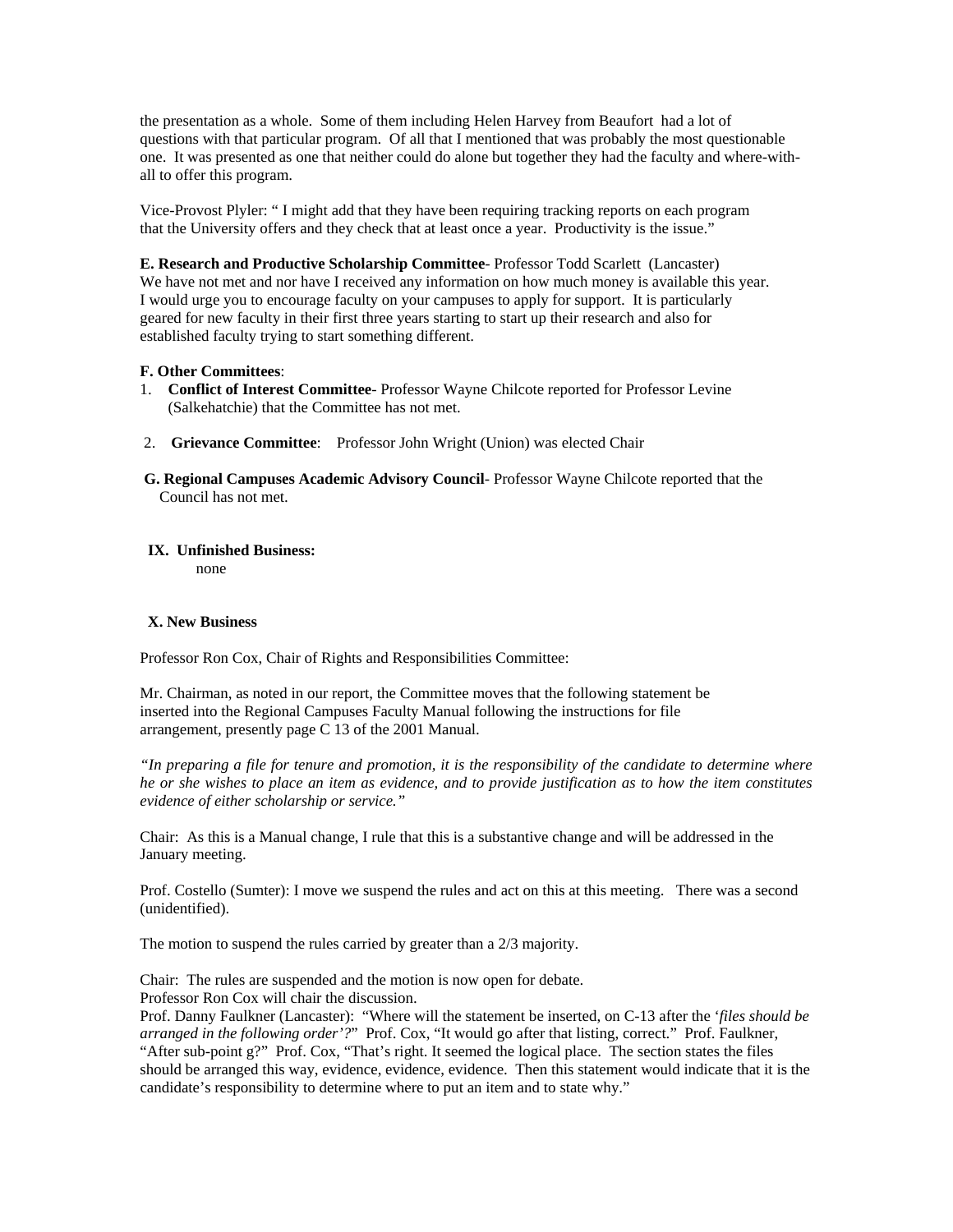Prof. Refinetti (Salk): "So, there are some activities that might be considered scholarship or service and you are saying that the candidate can decide where to put it. But, is there any rule about the people who are going to evaluate it? For that implies that the evaluators must accept the choice that the candidate has made."

Prof. Cox, "the Committee recognized that there could be items that could fit in either category; however, if it could go either way, the Committee thought that where to put it should be up to the candidate; wherever the candidate thinks it would do the most good." Understand, however, that they must also advance justification for why it should be considered in one particular category.

Chair: "Other discussion?" Call for vote.

#### The motion passed.

Professor Cox, " I have one other bit of new business, Mr. Chairman. And I apologize because, as Chairman of the R&R, I messed up. You may recall that at the April meeting the R&R Committee presented a document that the Provost had sent to us regarding the extension of the probationary period for a tenure track faculty member in cases of serious illness or health condition. Those were handed out at the April meeting and we requested any kind of input from your faculties about that document. The sentiment of the R&R Committee at that time was that it was a good change but we wanted time for your faculty members to discuss it and get any feedback to us. At that time we said that we would present a motion at the September meeting of the Senate. For some reason I had it in my mind that we had already presented the motion back in April and thus it would fall under old business today. I handed copies of the document out to members of the Committee but did not ask for a vote on a motion. So the R&R did not officially make a motion to vote on this. I am going to take this opportunity, as a member of the Senate, to make an individual motion and move that the statement which we handed out in the April meeting be inserted into the Regional Campuses Faculty Manual between points 3 and 4, under additional considerations which follows the definitions of Effective Scholarship and Highly Effective Scholarship in the 2001 Manual. That would presently be on page C-6. The document reads, "For documented reasons of a serious health condition (of a faculty member or of a faculty member's spouse, child or parent) and for requirements of childbirth, adoption or placement of a foster child, faculty members holding a probationary term of appointment may request in writing that the maximum probationary period be extended with no resulting change in employment obligations in order to provide them additional time to demonstrate fully their professional qualifications for reappointment or tenure. Requests from faculty members to extend their probationary period for tenure for reasons of serious health condition, childbirth, adoption or placement of a foster child must be initiated before the beginning of the decision year and require the approval of the department chair, the Dean and the Provost. The above request would normally be initiated simultaneously with a request for family medical leave. Extension for reasons of childbirth, adoption or placement of a foster child must be completed within 12 months of the birth or placement of the child. In cases where the faculty member has been on probationary status for more than seven years due to extension of the probationary period for reasons of serious health condition, childbirth or adoption or placement of a foster child, the individual shall be evaluated as if he or she had been on probationary status for the normal probationary period, not longer. Faculty members within the probationary period who have not been reappointed for the following year are not eligible to extend the probationary period under this policy.

Prof. Cox, "I do enter that as a motion." Motion seconded (unidentified)

Chair, "Any discussion?"

Vice Provost Plyler, "Is the Committee aware that the policy is already in the University Policy and Procedures Manual?"

Prof. Cox, "It was presented to us at the Beaufort meeting as something the Provost wished to go into our manual as I think it already appears in the Columbia manual."

Chair, "Are you saying that this now is not necessary since it is already University policy?' Vice Provost, "No, I am just saying that it is University policy and it is in that manual and I guess it matters not that it is duplicative."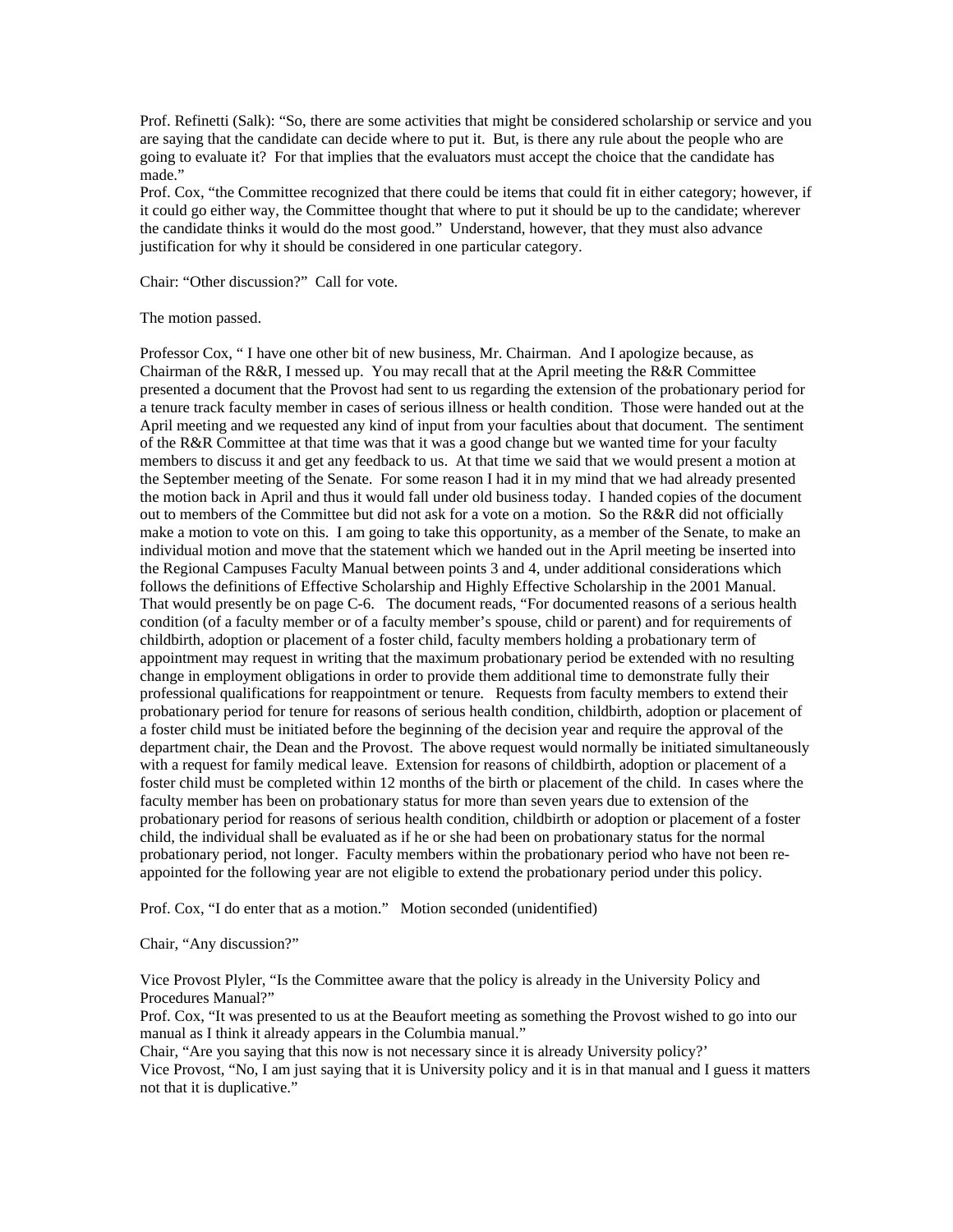Chair, "Any further discussion?"

Prof. Chris Borycki (Sumter), "Even if it is someplace else, I don't think it would be harmful to repeat it in our manual because if where we look for guidance for tenure and promotion is in our manual, then it should be in our manual."

Chair, "I, of course, since this is a manual change, will rule this motion substantive and it will be carried over to the January meeting."

Prof. Cox, "But on that point, this is the direct language given to us through the Executive Committee by the Provost. So we would hope that it does match."

Costello, "Between now and the time we vote on this, we should check that no language changes have occurred. If they have, then we can amend the motion."

 Prof. Ed Merwin (Salk), If the language that we are using here is already reflected in the manual in Columbia, why do we need to delay this until the next meeting since all we are going to do is follow what is there and we have already been given?" Are you making that a motion (Faulkner?) "Sure I will make it a motion." (Merwin)

Chair, "We have a motion to suspend the rules." Second (unidentified)

Motion to suspend the rules passed by more than a 2/3 majority.

Chair, "Is there any further discussion or are you prepared to vote?"

Prof. Borycki (Sumter), "My only concern is that the language may not be in the exact form that we need to fit into our manual."

Chair, "If there is no further discussion, then the motion, as I understand it, is to take the wording that appears in the University Policy Manual in regards to extension of the tenure probationary period and include it in our Regional Campuses Faculty Manual. All who favor this say Aye. Oppose no.

The motion carried.

Prof. Lisa Rashley (Lancaster), "I would like to ask for clarification from the Chair of Rights and Responsibilities about the service document. Earlier when you stated, Ron, that the document should be placed after teaching and scholarship. Are we making that an effective motion during this new business?

Cox, "When we discussed it in Committee, we did not make it an official motion. If you would like to make such a motion, I would second it." "Would that not be a motion from Committee?" (Rashley?) "Well we did not officially vote on it in Committee." (Cox)

Chair, "The Committee actually did not present that this afternoon."

Bob Costello (Sumter) "The reason we did not present it as a motion was because the document has not gone through the approval process yet and we thought that it needed review and feedback before we did more about it. The appropriate place in the manual is not as important as the content of the document itself."

Chair, "If there is no additional new business, we move to announcements."

#### **XI. Announcements:**

Chair, "I have a couple of announcements. If you are a new senator, we have a booklet of information for new senators and you may pick one up from the front table on your way out. The Chair of each of the delegations is asked to submit names of the senators and the committees to which they are assigned to the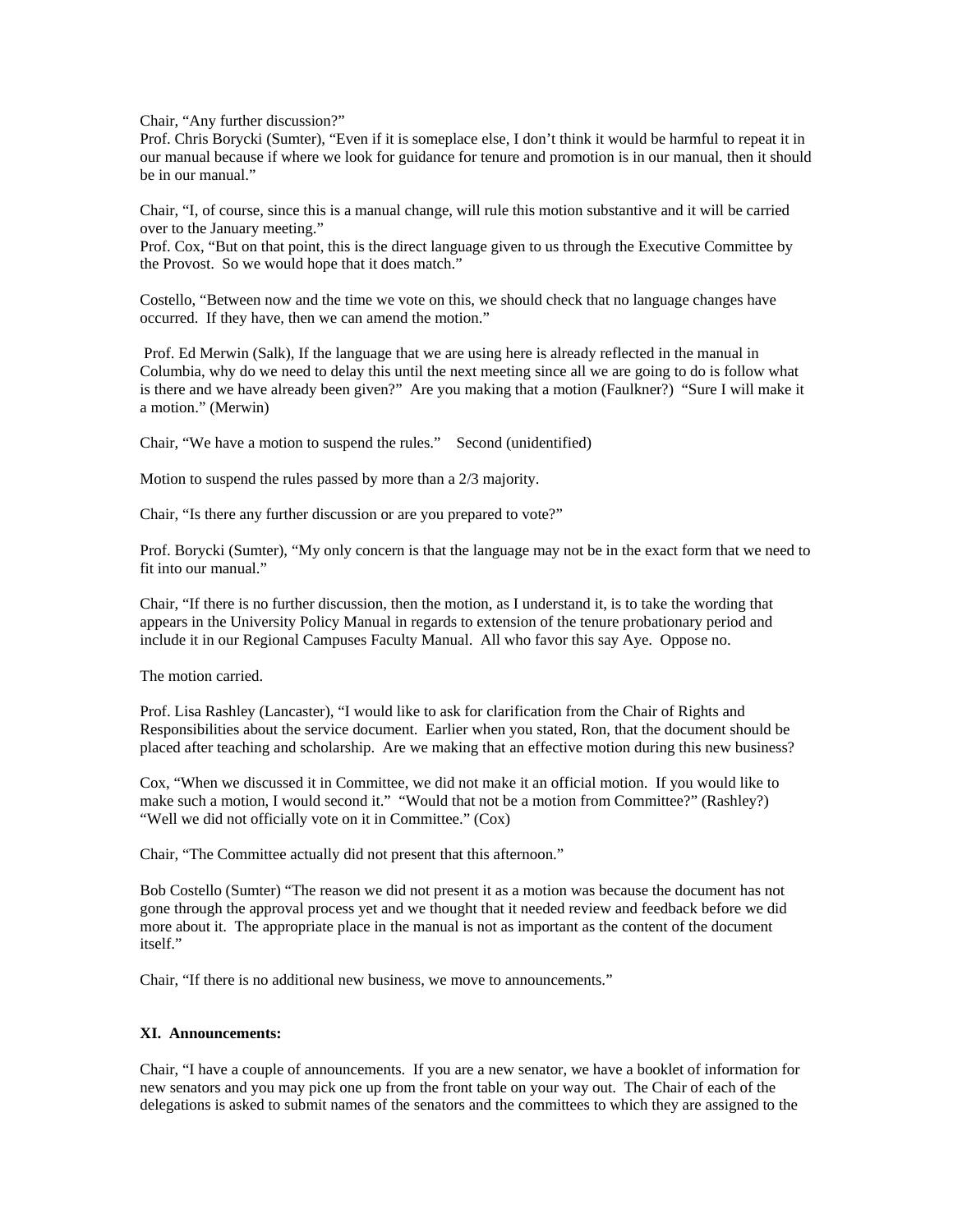secretary. You should know already that the new manual is being put on-line and can be located there shortly. The only other announcement I have is that the next meeting of the Senate will be on January 25 in Sumter.

#### **XII. Adjournment**:

Wayne Chilcote, Chair,(Salkehatchie) adjourned the meeting

Respectfully submitted John Logue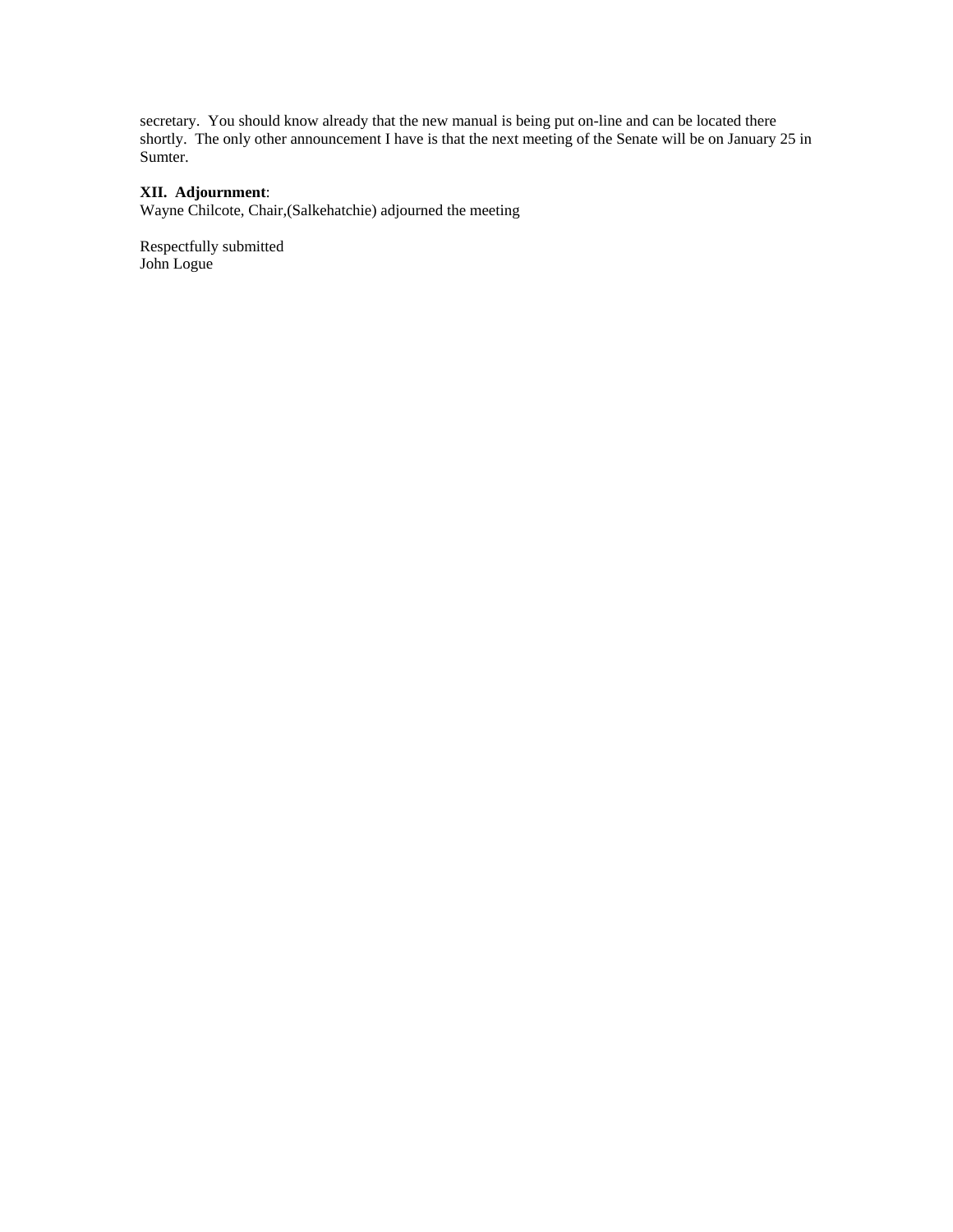# **Report of the Vice-Provost for Regional Campuses and Continuing Education Regional Campuses Faculty Senate Columbia, SC September 21, 2001**

**Introduction:** I would like to welcome all of you to the 2001-'02 Regional Campuses Faculty Senate and to a new academic year. Apart from the tragic events of September 11, I sense a spirit of renewal and optimism throughout the University community, and I am confident that progress is being made in addressing (albeit slowly) issues that impede processes and the welfare of our campuses.

In view of the fact that President Palms and Provost Odom earlier addressed many of the University-wide issues relevant to the Regional Campuses, my report will be brief.

We open this academic year like many previous years by acknowledging the challenges that confront us. As you heard earlier in the day, the budget forecast is not very encouraging, and we are likely going to experience a mid-year cut. Thus, we are being advised to take a cautious approach to expending our appropriations—especially during the first quarter of the year.

And while we were fortunate to have been spared for the most part in this year's budget, we are already bracing for a sizeable percentage of cuts for 2002-'03. This does not come as a shock to us. We read the newspaper accounts and stay abreast of the whirlwind of debate in the General Assembly.

We will again this year be evaluated on our performance as institutions. Our campuses graded-out from "exceeds" to "achieves" and we do not project that any of us will fail to achieve this year. As I have lamented before on the subject of performance funding—this is like a bus that we really didn't want to catch—but we are nevertheless subject to the reality of the indicators, and we will continue to monitor closely the direction of this bus!

This time next year, we will likely be confronted with the challenge of managing increased enrollments as a result of the implementation of the Hope (lottery) scholarship. Unfortunately, we have no way of predicting what kind of impact Hope is really going to have—not just on our abilities to provide the physical capacity—but the new stresses which will be imposed on enrollment management staff and ultimately you, the faculty. I am going to work with your deans and you to ensure that attention is focused on providing adequate support to your campuses. In quoting President Bush…"this is going to require your patience and understanding."

It's difficult not to become numb from the relentless barrage of "not so good news" impacting higher education. As I gulp down another Excedrin Migraine tablet and/or BC Powder, I always ask myself how I got into this business. In my four tours of duty with Carolina, this question always draws me back to those crazy wide-eyed students and the potential they hold for their communities and state. We hear this so often, but it is right there on the front lines of the classroom where the difference is being made, and I thank you—the faculty for dedicating you careers to that end.

Please allow me to my report by asking the Deans of the University to introduce their respective delegations.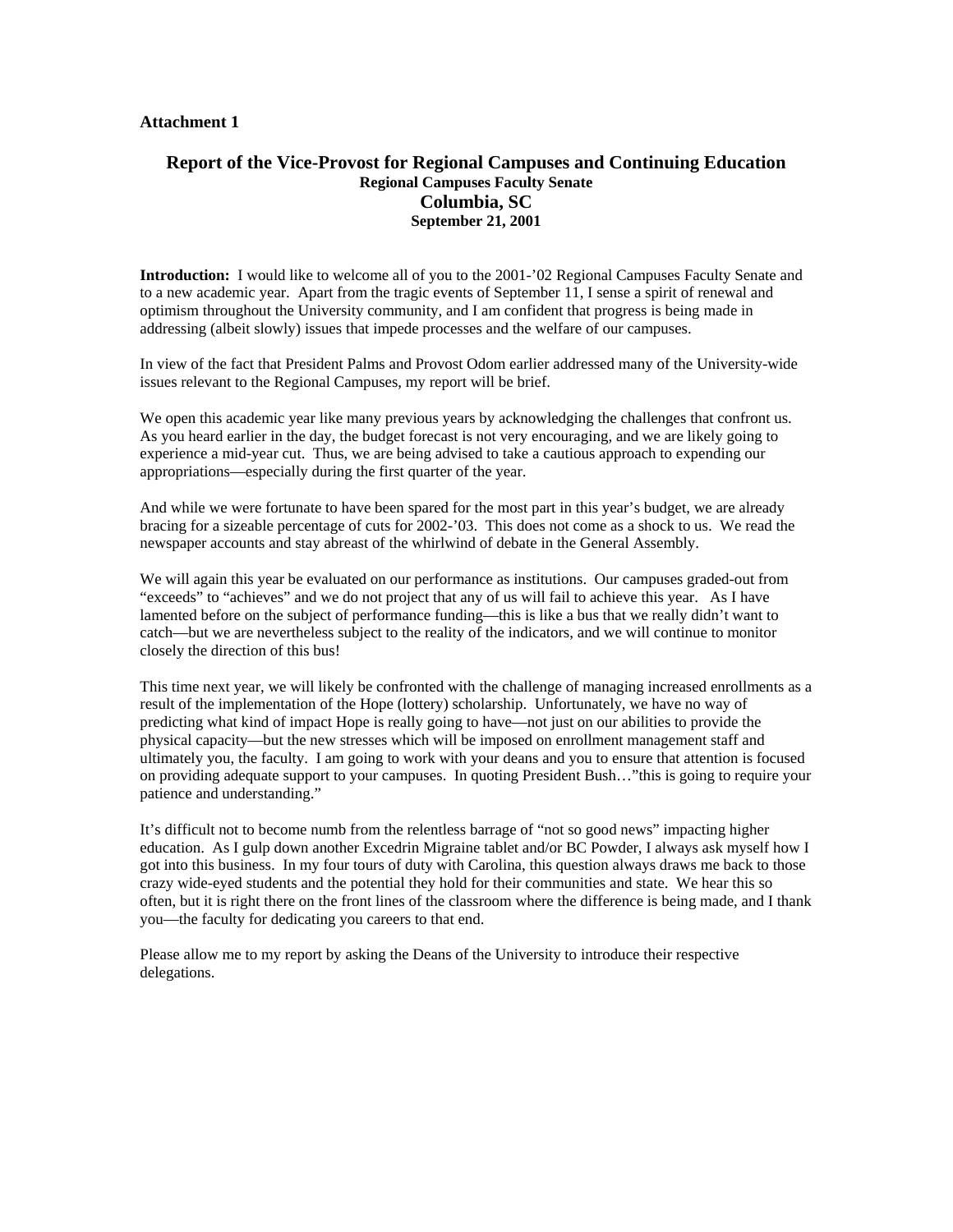# **Report of the Remarks of the Associate Vice-Provost of the Regional Campuses.**

Flu shots are available to faculty again this year. All you need to do is go to the Health Center in Columbia, present yourself, and say I would like to get a flu shot. You will need to identify yourself as a faculty member and for those of you who contribute to the Family Fund, the shot is free for the first 500 faculty. If you have to pay, the cost is \$10. The shots will be available to faculty beginning October 15.

I don't have anything to say about SDI because I do not have a sense of where the process is going. We are in an information-gathering mode. My experience on such committees is that we may be surprised where it goes. I think the Committee has a daunting task. Everybody on the Committee has a sense of responsibility and a sense of allegiance to the University and wants to make the University a good place to teach and work and learn. Perhaps, particularly on the Columbia campus, we are trying to offer more than can be accommodated by the budget. I will keep you posted as we work on that during the semester.

The other thing I would like to say that I know it is hard to focus on after a good lunch and many great white men up here speaking before me, is to remember your obligations in faculty governance. You being here and your participation in this process are extremely important. It is what makes working at a university unique. I wanted to work at a university because I did not want to "spend my life working for the man." I think that most of you were attracted for love of learning and because we are a unique institution. But it only works if you contribute to it. If you don't contribute to it in terms of your privileges and responsibilities in shared governance, then it becomes like any other institution in our society. So, for all of our sakes, be serious about your role in this process.

I commend you for taking time out of a day that I know would be nice to spend on other things. I appreciate your being here and what you do. Keep up the good work.

Attached below are results of the T&P Process:

### **ASSOCIATE VICE PROVOST'S REPORT ON TENURE & PROMOTION FOR 2000-01**

|                | <b>Campus Comm.</b> |     | <b>Academic</b><br>Dean | <b>Campus Dean</b> |     | <b>RCTP Comm.</b> |     | <b>Vice Provost</b> |     | <b>President</b> |     |
|----------------|---------------------|-----|-------------------------|--------------------|-----|-------------------|-----|---------------------|-----|------------------|-----|
|                | m                   |     | m                       | D                  | m   | D                 | m   |                     | m   |                  | m   |
| Yes            | Yes                 | Yes | Yes                     | Yes                | Yes | <b>Yes</b>        | Yes | Yes                 | Yes | <b>Yes</b>       | Yes |
| N <sub>o</sub> | N <sub>o</sub>      | n/a | n/a                     | No                 | No  | No                | No  | N <sub>0</sub>      | No  | N <sub>o</sub>   | No  |

# **Assistant Professor to Associate Professor**

#### **Associate Professor to Full Professor**

|     | <b>Campus Comm.</b> |     | <b>Academic</b><br>Dean |            | <b>Campus Dean</b> |     | <b>RCTP Comm.</b> |                | <b>Vice Provost</b> | <b>President</b> |     |
|-----|---------------------|-----|-------------------------|------------|--------------------|-----|-------------------|----------------|---------------------|------------------|-----|
|     |                     |     |                         | D          |                    |     |                   |                |                     |                  |     |
| Yes | n/a                 | n/a | n/a                     | Yes        | n/a                | Yes | n/a               | Yes            | n/a                 | <b>Yes</b>       | n/a |
| Yes | n/a                 | n/a | n/a                     | Yes        | n/a                | Yes | n/a               | Yes            | n/a                 | Yes              | n/a |
| No  | n/a                 | No  | n/a                     | <b>Yes</b> | n/a                | No  | n/a               | N <sub>o</sub> | n/a                 | No               | n/a |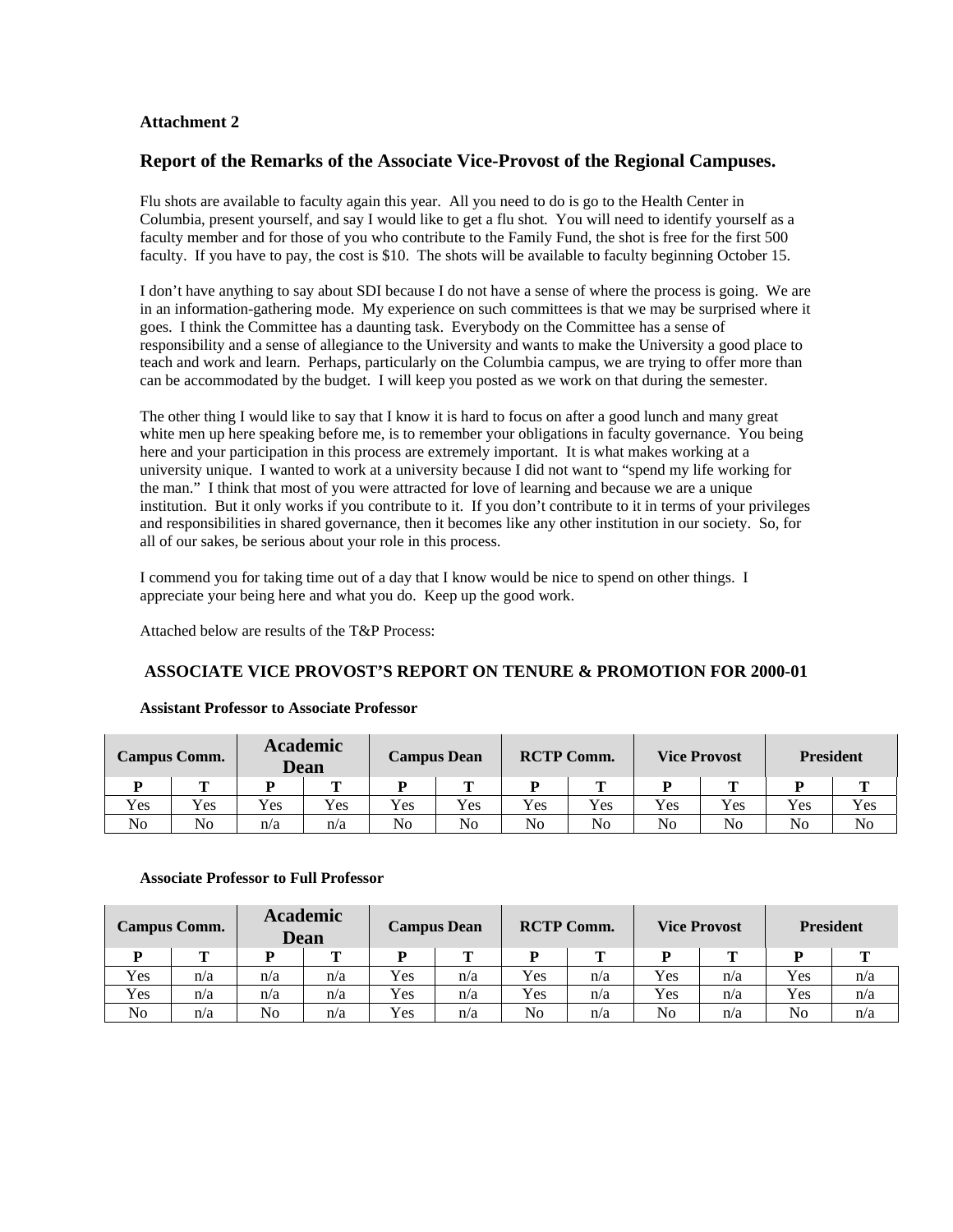USC Beaufort Report Jane T. Upshaw, PhD Regional Campuses Faculty Senate September 21, 2001

The fall is a very busy time for all of USC Beaufort. Student enrollment is steady but expected to be affected both by the increased security on both bases and impending military deployment.

We welcome two new faculty members to the USCB family. Dr. Gail Jordan is teaching in the USCA Early Childhood Education program. Dr. Debbie Burnsten is a cultural anthropologist with a specialty in Native American studies.

Today, at Thomas Cooper Library, Dr. Carl Eby will present a talk on "An Absolutely Colossal Mistake: Hemingway, Gellhorn, and *For Whom the Bell Tolls.*" Dr. Eby, a recognized Hemingway scholar, is a part of the USC Hemingway symposium celebrating the acquisition of the Speiser & Easterling-Hallman Collection of Ernest Hemingway.

In an effort to help our students and community with the events of September 11, USCB will hold a community convocation titled, Understanding Others and Ourselves in the Aftermath of September 11, on Tuesday at 1:00 PM. The speakers will be Dr. Debbie Bernsten on Middle Eastern Culture, Dr. Robert Cuttino, Sr. on Islam, Dr. Roy Darby on Terrorism and the Human Psyche, and Mr. Charlie Davis on Terrorism in the Past and in the Future. We are planning another convocation on October 10 that will feature Dr. Davis Folsom on economics and a recognized expert one on the military.

In October, USCB will host the Shakespeare lecture series that will feature Dr. George Geckel on September 28, Dr. Sheila Tombe on October 3, Director Bob Devin Jones on October 10, and Dr. Roy Flannagan on October 17. In addition, the Lowcountry Shakespeare will be producing two plays as a part of the Festival. October 18-20 at the Waterfront Park will be A Midsummer Night's Dream, and on October 25-28 at the USCB Performing Arts Center will be The Tempest.

We are very busy planning for the International Milton Symposium that will be held at USCB next June. During this meeting scholars from all over the world will be presenting papers on John Milton. As a part of the symposium, there will be a performance of the Masque by the Tour De Force—a part of the Royal Shakespeare Company.

Professor Somers Miller recently received a grant from the South Carolina Humanities Council to support a lecture series in January and February in partnership with the Institute of Southern Studies and USCB. This will feature Dr. Mark Smith, USC History Professor, as a speaker along with four other nationally recognized Civil War experts. These lectures will be held on Tuesday or Wednesday nights beginning on January 9 and will focus on intriguing perspectives of the North and South. For the first time ever, USCB will expand the lecture series to southern Beaufort County.

The USCB and the Jasper County School District have expanded our partnership to include technology training for teachers. The summer experience was very successful in helping teachers to become more proficient in using the power of technology for instruction.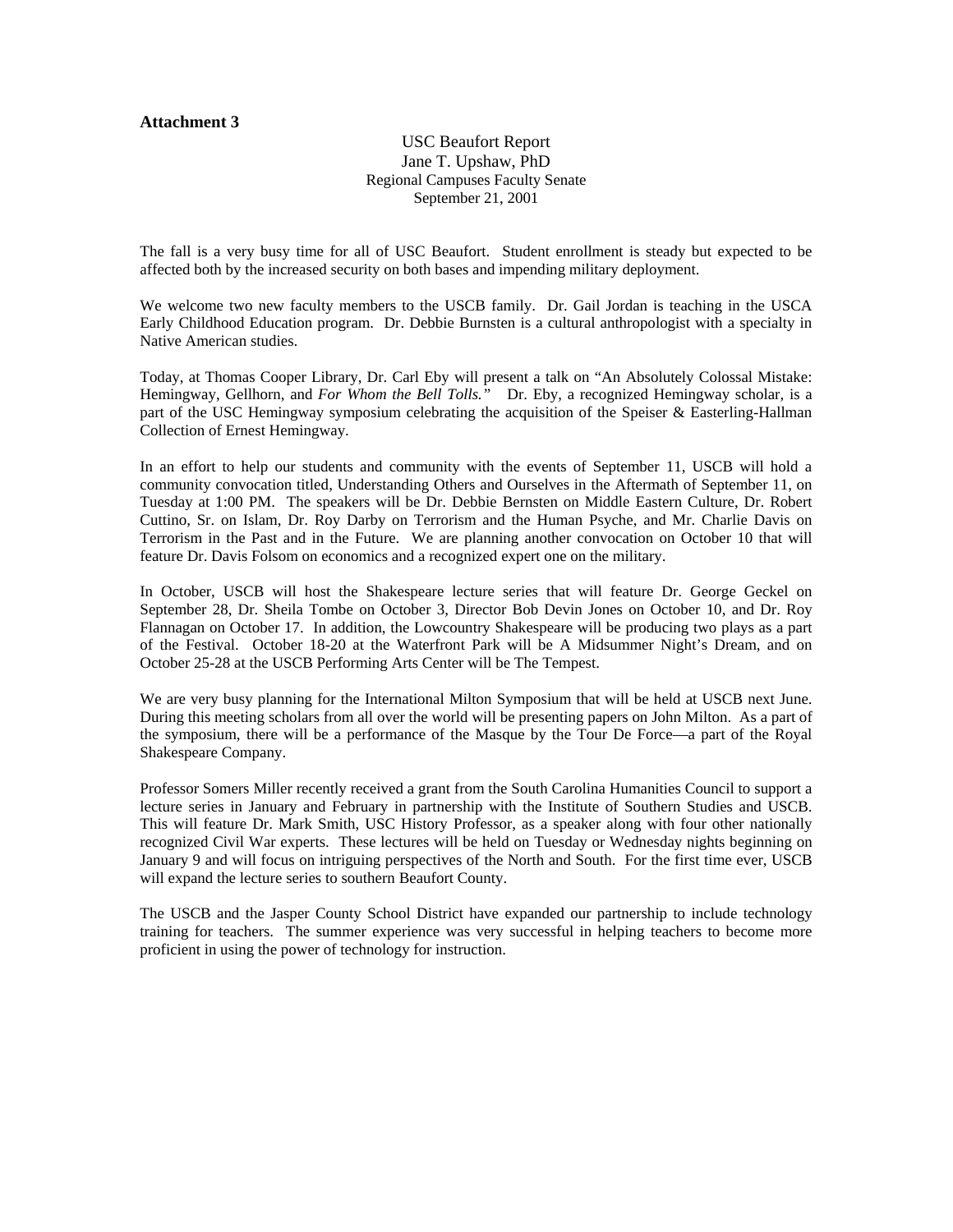# **USC LANCASTER DEAN'S REPORT REGIONAL CAMPUSES FACULTY SENATE FRIDAY, SEPTEMBER 21, 2001 USC COLUMBIA**

- ¾ We have two new faculty members at USCL this fall: Dr. Dwayne Brown and Dr. Howard Kingkade. Dr. Brown earned his M.A. in Applied Mathematics from the University of California Berkeley and his Ph.D. in Mathematics Education from USC. Dr. Kingkade earned both his MFA in Theatre and Ph.D. in Composition & Rhetoric from USC. Dr. Betty Hodges, Distinguished Professor Emerita, is back with us this year teaching English, and we welcome her back along with our new colleagues.
- ¾ Let me introduce our senators for this year: Dr. Noni Bohonak, Professor Lori Harris, Dr. Howard Kingkade, Professor Fran Perry, Dr. Lisa Rashley, and Dr. Todd Scarlett. Dr. Danny Faulkner, former chair of the Senate, is also serving on the Executive Committee.
- ¾ Our Fall enrollment figures look good with an increase of 17% in Headcount and a 12% jump in FTE.
- $\triangleright$  We had the official Groundbreaking Ceremony for the Medford Library Expansion and Renovation Project on Friday, August 24. Construction will begin soon.
- $\triangleright$  The initial meeting of the Dean's Search Committee was held earlier this week on Monday, September 17, so that process is underway.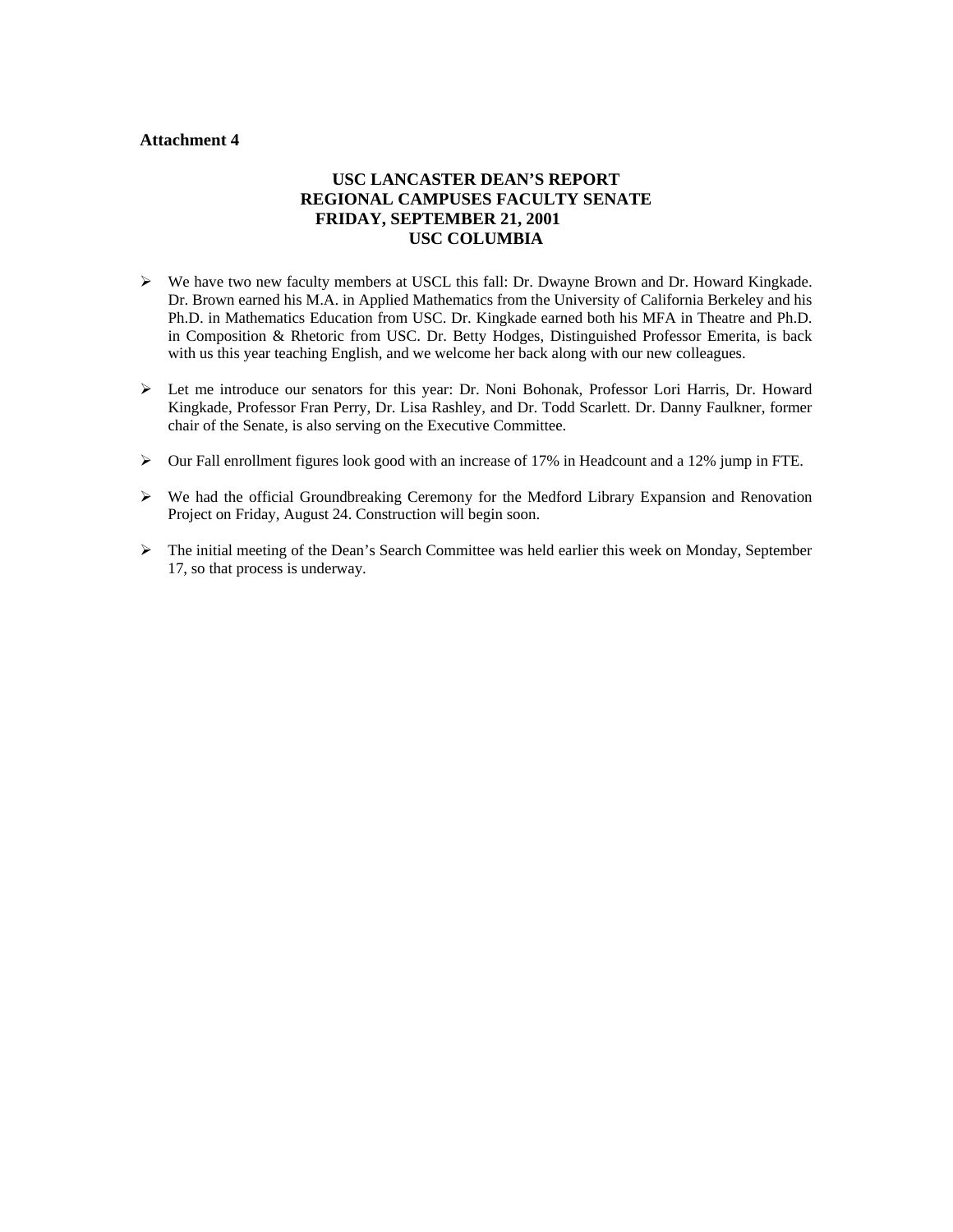# **USC SALKEHATCHIE DEAN'S REPORT REGIONAL CAMPUSES FACULTY SENATE SEPTEMBER 21, 2001**

#### **FACULTY NEWS**

**Professor Julia Sloan** is now Dr. Julia Sloan, having completed the requirements for the doctoral degree last May at the University of Houston. Congratulations!

**Dr. Merrill Horton** spent the summer working on the manuscript for his book on Faulkner and his works.

**Dr. Gail Gibson,** had a manuscript, "Additional Ediacaran Fossils from the late Precambrian Carolina terrane, south-central North Carolina," accepted for publication in *Southeastern Geology.*

**Dr. Ron Cox** has contracted to write two articles, one on Barnwell County and one on Bamberg County, for the upcoming *South Carolina Encyclopedia* published through the Institute for Southern Studies at USC Columbia.

#### **CAMPUS HIGHLIGHTS**

In April and May, USC Salkehatchie hosted two major Bicentennial celebration events on campus. On April 29<sup>th</sup> the Charleston Symphony Orchestra performed on the Walterboro campus and on May 16<sup>th</sup> a Caribbean cook-out was held on the Allendale campus. Over 600 people attended these events. Several additional events are planned for this fall.

The summer youth programs were well attended this year. Approximately two hundred elementary and middle school children were served through these programs.

In July, USC Salkehatchie hosted the second annual Character Education Institute. For the first time, participants were given the opportunity to earn graduate credit from USC. Dr. Karen Bohlin from Boston University was the coordinator of the institute. Dr. Susan Moskow also served as an instructor.

The Opportunity Scholars Program has received a new federal grant for the next four years (September 1, 2001--August 31, 2005). This grant was a joint venture with USC Union and USC Lancaster. The first year OSP will receive \$216,400 and continue to offer the services of advising, tutoring and cultural activities for 150 OSP students on the USC Salkehatchie Campus.

Following the success of the Bicentennial Concert by the Charleston Symphony, we have begun raising money to renovate the courtyard of the Walterboro campus and name it in honor of Mrs. Anna Lou Marvin and the late Robert Marvin. Mr. Marvin was recipient of our "Friend of the Campus" award this past spring. The completed project will include not only the water garden and deck, but also a circular walkway, swings and/or benches, and an outdoor classroom. To date, over \$31,000 has been raised towards this project.

Page 2

In terms of our capital campaign, we have raised over \$1.9 million towards our revised goal of two million dollars. Over 2200 volumes (print and non-print) were added to the library collection during the 2000-01 school year, bringing our collections to 71,216. Library acquisitions will be the primary focus of the campus's capital campaign throughout this year, with the faculty library committee coordinating with the director of development to determine specific areas of academic need.

USC Salkehatchie, through the Western Carolina Higher Education Commission, received two grants from the USDA totaling \$578,500 to fund the creation of an Entrepreneurial Development Center (EDC) and to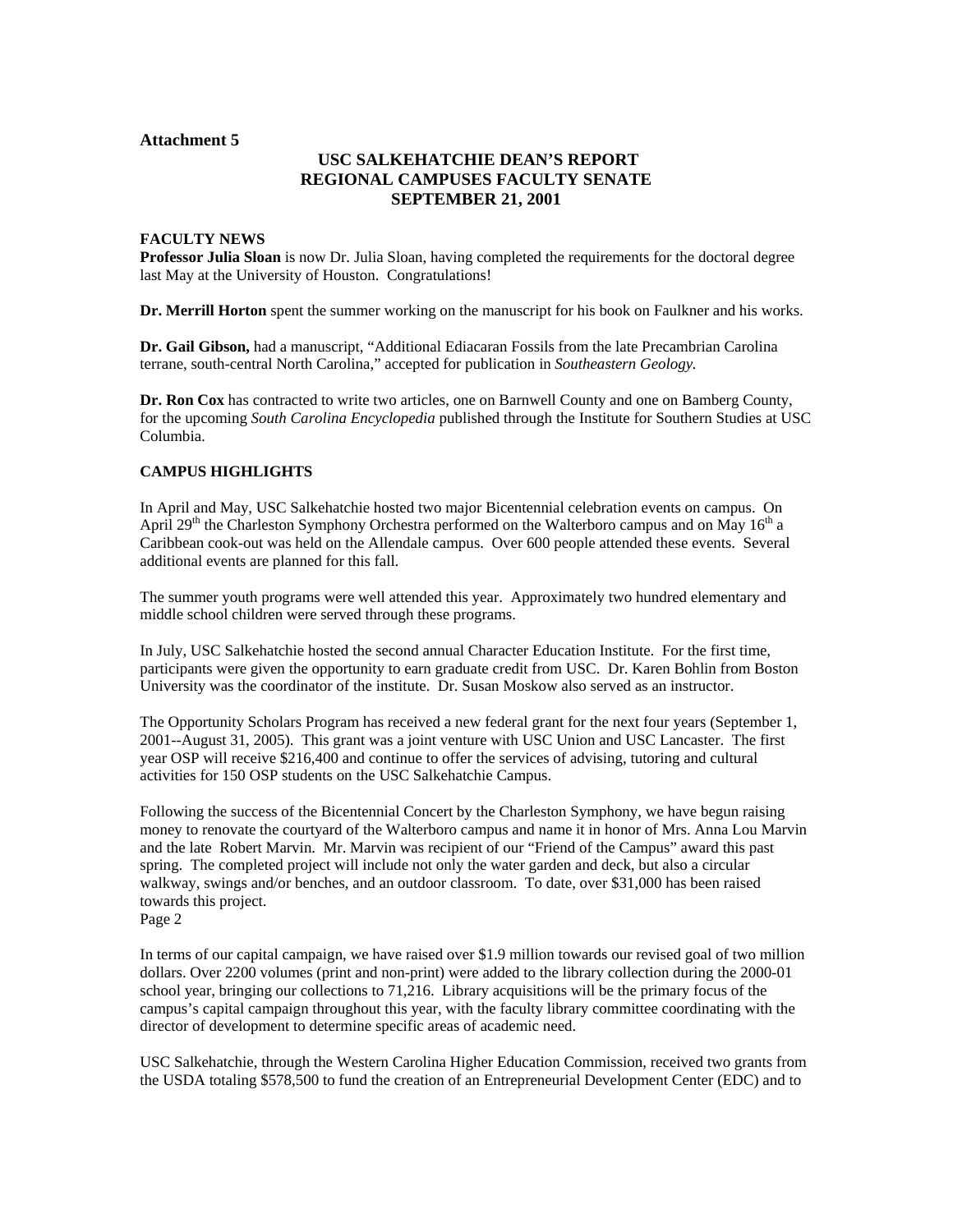provide funding for the continued operation of the Salkehatchie Leadership Center. We are in the process of hiring a director for the EDC and hope to have someone in place by October.

Unrestricted contributions from the annual phonathon will again be designated for the faculty/staff professional development fund. Last year, nine people received monies from this fund to attend workshops, present papers, and attend professional meetings.

Dr. Gail Gibson has announced that he will not be returning to USC Salkehatchie next year. The search committee to select a new academic dean will begin their task this month. Dr. Bill Lamprecht will chair this committee.

On August 20, Dr. Ron Cox and I attended the dedication of the Buzz Aldrin Industrial Park located in Colleton County. We hope to work with Dr. Aldrin and the Colleton County Development Board to address training needs of existing and prospective industries considering locating in Colleton County.

In the *Energy Use Report for 2000* published by the State Budget and Control Board, USC Salkehatchie was listed as one of the top five colleges having the lowest energy use per square foot. I want to thank all of our faculty and staff for their part in every conservation. This distinction sends the message to our constituents that we are good stewards of tax payers dollars.

Dr. Harry Lesesne, USC's Bicentennial historian, will present a public lecture on the history of the modern University of South Carolina on Thursday, October 25 at 7:00 p.m. at the Salkehatchie hut on the Allendale campus. Dr. Lesesne's dissertation focused on the modern university and is forthcoming as a publication by USC Press.

Submitted by:

Ann C. Carmichael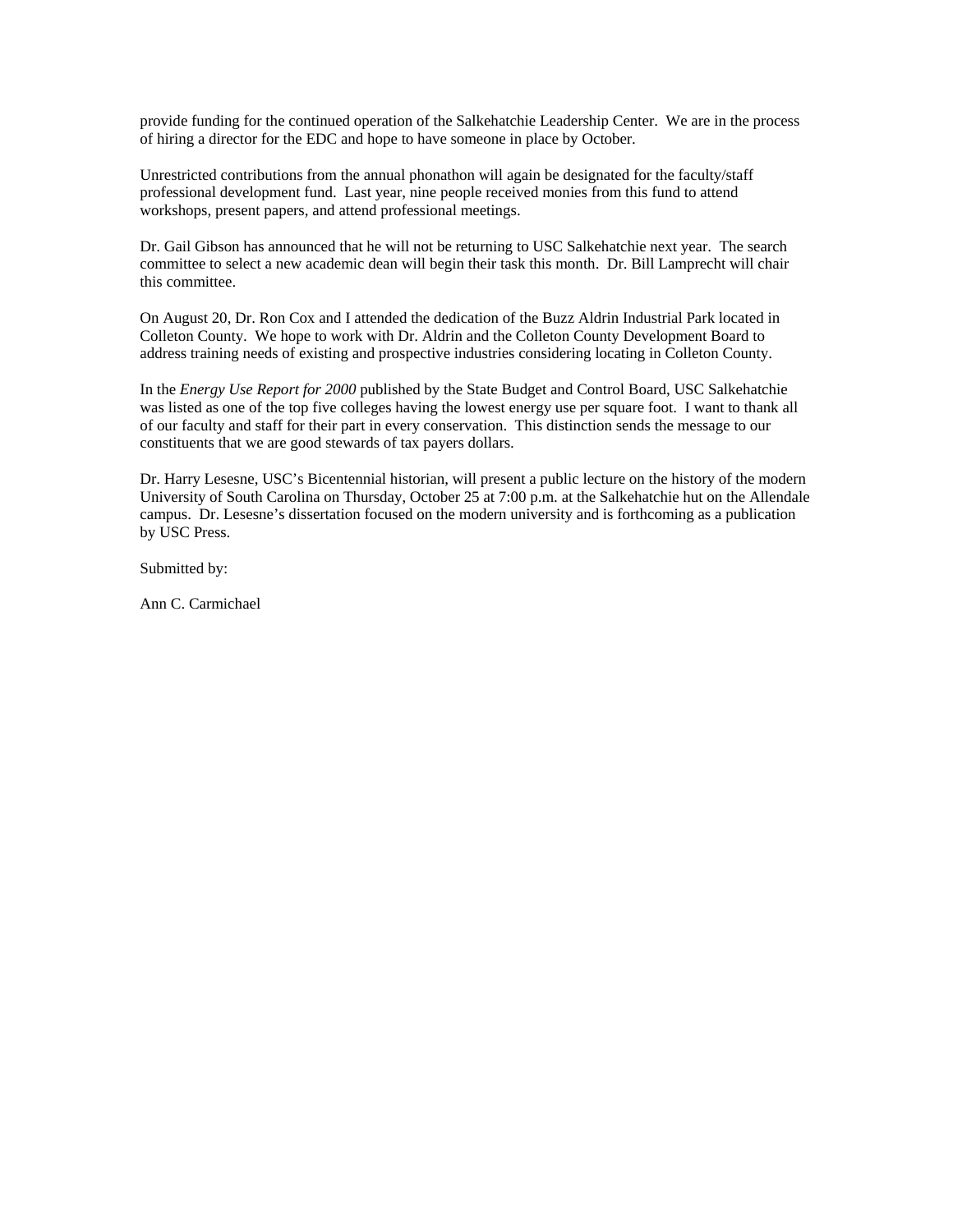# **REPORT OF THE DEAN OF THE UNIVERSITY OF SOUTH CAROLINA SUMTER TO THE REGIONAL CAMPUSES FACULTY SENATE September 21, 2001**

Introductions: It is my honor to introduce the members of USC Sumter's delegation to the Regional Campuses Faculty Senate, and I ask that each stand as I call his or her name. New to the delegation this year are Associate Professor of Mathematics and Computer Science Steve Anderson; and serving as Alternate, Assistant Professor of Business Administration Dr. Teresa Smith. Continuing as Senators are Associate Professor of Management Dr. Chris Borycki; Professor of Chemistry Dr. Bob Costello; the McDavid Professor of Business Administration Dr. Jean-Luc Grosso; Professor of Psychology Dr. Sal Macias; Associate Professor of Business Administration Dr. Kay Oldhouser; and Assistant Professor of History Dr. Eric Reisenauer. Serving on the Executive Committee is Professor of Biology John Logue.

Human Resources: There are several other faculty personnel actions of recent note. Recent appointments include Ms. Kelly Haws as a term Instructor of Accounting; Dr. Maria Kitchens as a term Instructor of Biology; and Dr. Andy Kunka as a tenure-track Assistant Professor of English. Dr. Don Curlovic, Professor of Mathematics, recently announced his retirement, effective December 31, 2001. On June 27, 2001, effective with her retirement, Associate Professor of Education Jean Gray was awarded the title of Professor Emerita. Dr. Jean-Luc Grosso was recently named as the McDavid Professor of Business Administration, one of the three named, endowed professorships at USC Sumter. And, USC Sumter presently has two national searches underway for tenure-track Assistant Professors of English.

Enrollments: The preliminary enrollment figures at USC Sumter for the 2001 Fall Semester indicated enrollments very close to the same level as last year at this time. Full-time equivalency (FTE) enrollment is down 0.16% to 748, but headcount enrollment is up 1.95% to 1,148.

Physical Plant and Budget: The \$1.5 million renovation to the Alice Drive Baptist Church property should begin in the next 60 to 90 days, converting the property into a classroom and office building for the Division of Arts and Letters. During recent discussions with the Provost and Vice Provost, I was pleased to be notified that state bond bill funding would be requested for USC Sumter deferred maintenance and architecture and engineering (A&E) planning for a future new instructional laboratories building. However, given negative trends in the overall state budget, I am not confident that a capital construction bond bill will be passed in the next session of the General Assembly. On a somewhat smaller scale than the Columbia campus, and certainly without weekly reports to the news media, USC Sumter has been engaged in strategic financial planning, too. This current fiscal year, USC Sumter is planning and prepared for a "take back" cut to our state appropriation of up to 5%. For next fiscal year, USC Sumter is planning for a cut of up to 15% to our state appropriation *beyond the 5% this year*. Given the revenue shortfalls in the state budget, and the fact that most other state agencies absorbed huge cuts for this current year, I believe it is prudent to expect large cuts to higher education next fiscal year.

Performance Based Funding: For the 2000-2001 measurement year, USC Sumter was proud to be the only Regional Campus to achieve a rating of "Exceeds." Unfortunately, there was no new funding associated with this achievement. However, everyone at USC Sumter reported experiencing a "warm feeling," which was thoroughly shared among everyone on campus but which eventually proved to be less satisfactory than a financial reward.

Respectfully submitted,

C. Leslie Carpenter Dean of the University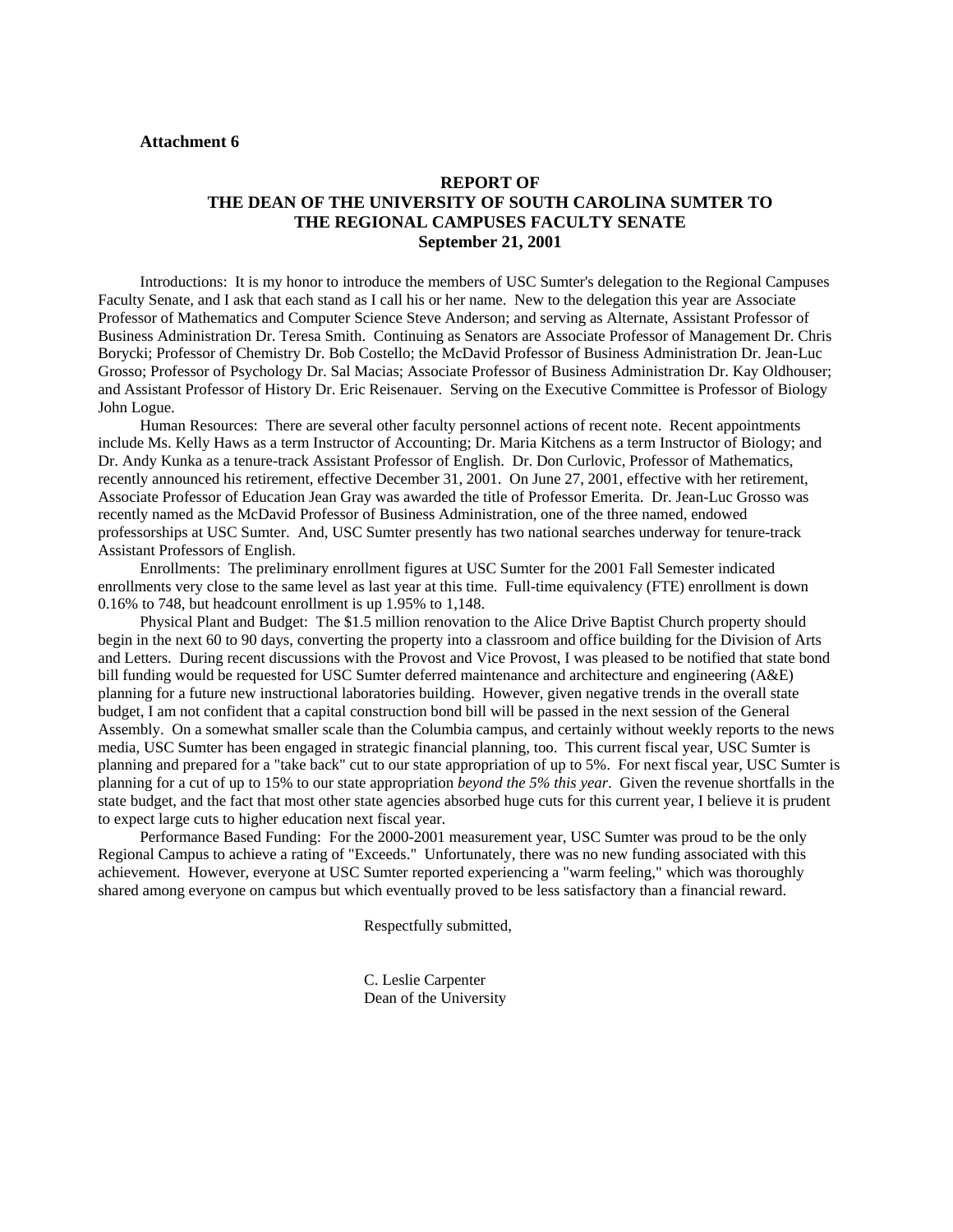### **USC Union's Dean, Jim Edwards, reported the names of senators and gave the following report:**

USC Union experienced a seven percent increase in head count and a nine percent increase in FTE. When the next session is included the FTE increase is expected to reach ten percent.

Those of you who are familiar with the Truluck Activity Center probably recall it as a 30 year old facility with tile floors. Renovation is complete and the result is as nice a facility as you will find anywhere. There is a new athletic floor suitable for tennis, basketball, volleyball and many other activities. The project came in 10,000 dollars under budget. We are planning to use those monies for furnishings and other amenities.

The Laurens County Higher Education Center is nearing completion. It was funded by \$4,000,000 in bond funds, the donation of \$1,000,000 of land and an increase of 1 mil in the county tax base. It is actually a joint venture with Piedmont Technical College, USC Union, and the Adult Ed component of the local school district. Piedmont Tech assumed the lead role in securing this facility. The grand opening should be soon. With the state economic picture looking so bleak, it is not known how it can be furnished but plans are to occupy it by the fall.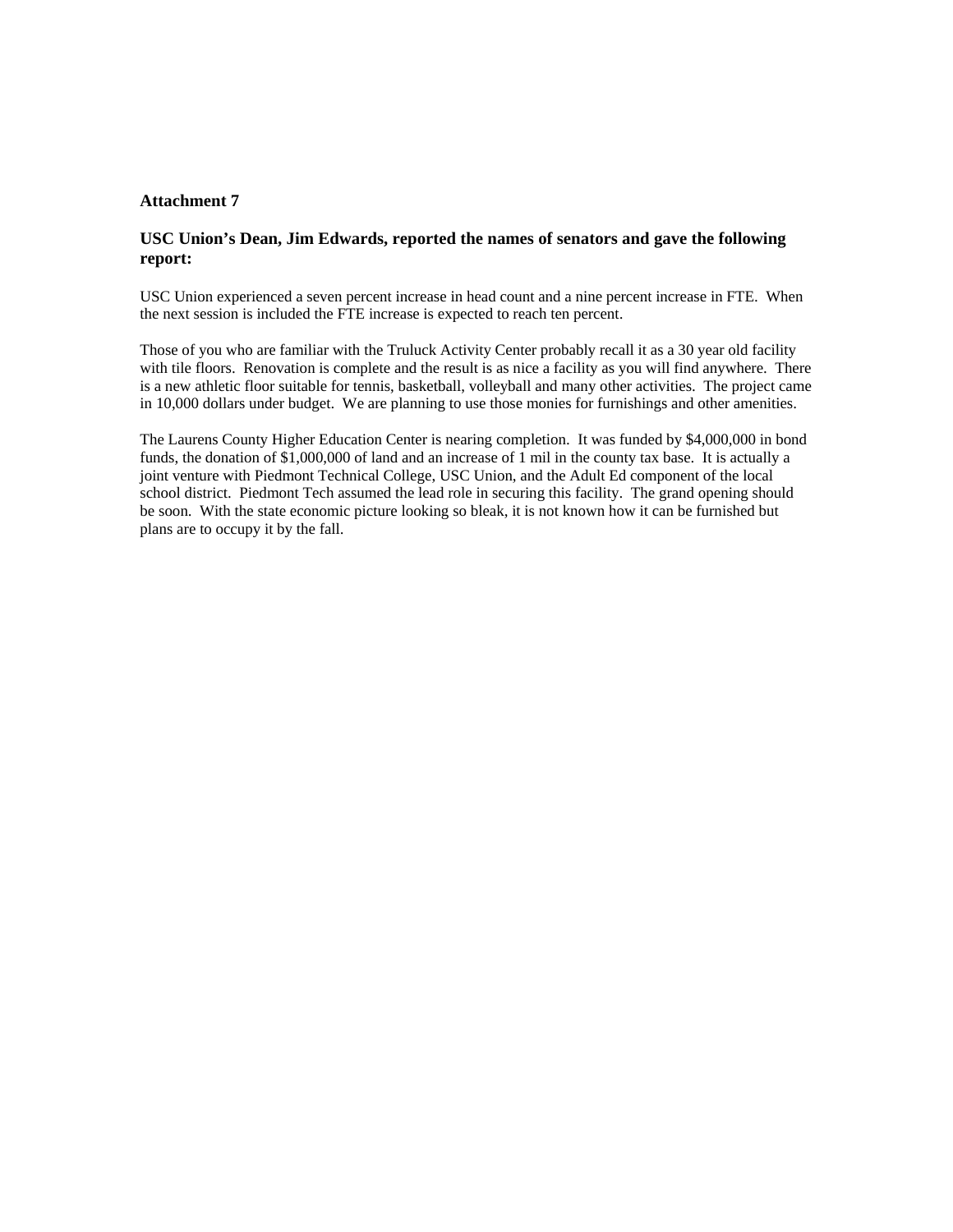#### **Report of Assistant Vice-Provost of Continuing Education – Academic Credit Programs**

Professor Nancy Washington presented the report for Dr. Salley Boyd was participating in a workshop.

Budget restrictions have resulted in our offering fewer sections this year. The reduction in course offerings coupled with the Admission Office's decision not to admit students, including part-time, after June 1, has resulted in decreased enrollment. We continue to work closely with academic units to maximize our resources to meet student needs. We are happy to introduce two new faculty members for the 2001-2002 academic year. Chris Robinson, a USC doctoral candidate is teaching sociology in the evening program and at Fort Jackson. Dr. Becky Lewis, the recipient of last year's Stephen Dalton Outstanding Teaching Award is teaching English and Women's Studies in the Evening Program and at Fort Jackson. She holds a PhD in British Literature from USC.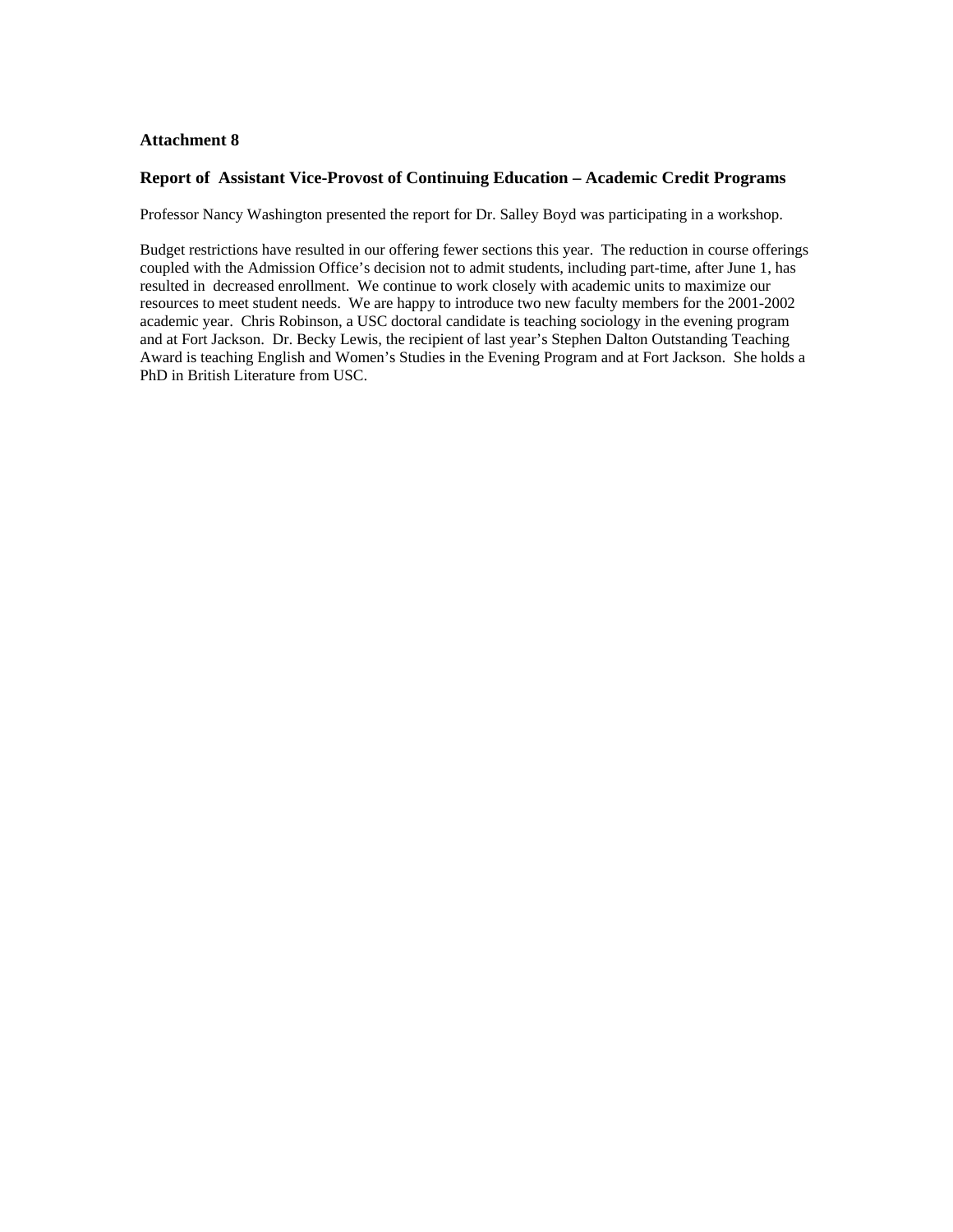# **University of South Carolina Regional Campuses Faculty Senate**

# Report of the Rights & Responsibilities Committee 21 September, A.D. 2001

M. Ron Cox, Jr. (USC Salkehatchie), Chairman

The Rights & Responsibilities Committee of the University of South Carolina Regional Campuses Faculty Senate met on 21 September A.D. 2001 in Room 855 of the Business Administration Building on the Columbia Campus. The meeting followed the regular morning session of the Regional Campuses Faculty Senate.

Chairman Ron Cox called the meeting to order at 10:45 a.m., EDT.

| Present were: | Prof. Steve Anderson   | <b>USC Sumter</b>           |
|---------------|------------------------|-----------------------------|
|               | Prof. Bob Costello     | <b>USC Sumter</b>           |
|               | Prof. Ron Cox          | <b>USC Salkehatchie</b>     |
|               | Prof. Carla Curran     | <b>USC Beaufort</b>         |
|               | Prof. Howard Kingkade  | <b>USC Lancaster</b>        |
|               | Prof. Robert Landrum   | <b>USC Beaufort</b>         |
|               | Prof. Lisa Rashley     | <b>USC Lancaster</b>        |
|               | Prof. Julia Sloan      | <b>USC Salkehatchie</b>     |
|               | Prof. Nancy Washington | <b>Continuing Education</b> |

# **After discussion and concern regarding the absence of any representation on the committee from USC Union, the committee studied the charges given to it by the Senate's Executive Committee:**

# 1. **Study and develop a proposal for the mentoring of junior faculty members**.

After considerable discussion, the committee voted to remand this charge back to the Executive Committee. While members agree that this is a critically important issue, it is evident that the mentoring process is designed primarily to assist junior faculty in successfully completing the tenure and promotion process. As the Senate's Welfare Committee has been charged with taking on the T&P workshop, and as a mentoring program will not necessarily require any major revisions to the *Regional Campuses Faculty Manual*, this charge does not seem to fit into the normal scope of R&R activities. Should a decision be made to institute a system-wide mentoring process, it may be that the System Affairs Committee should examine the issue.

# **2. Complete work on service document – refine definition and description to insure a faculty member understands to clearly delineate scholarly and service activities.**

This charge elicited the most discussion and debate of any we examined. It was pointed out that the *Regional Campuses Faculty Manual* does not specify service as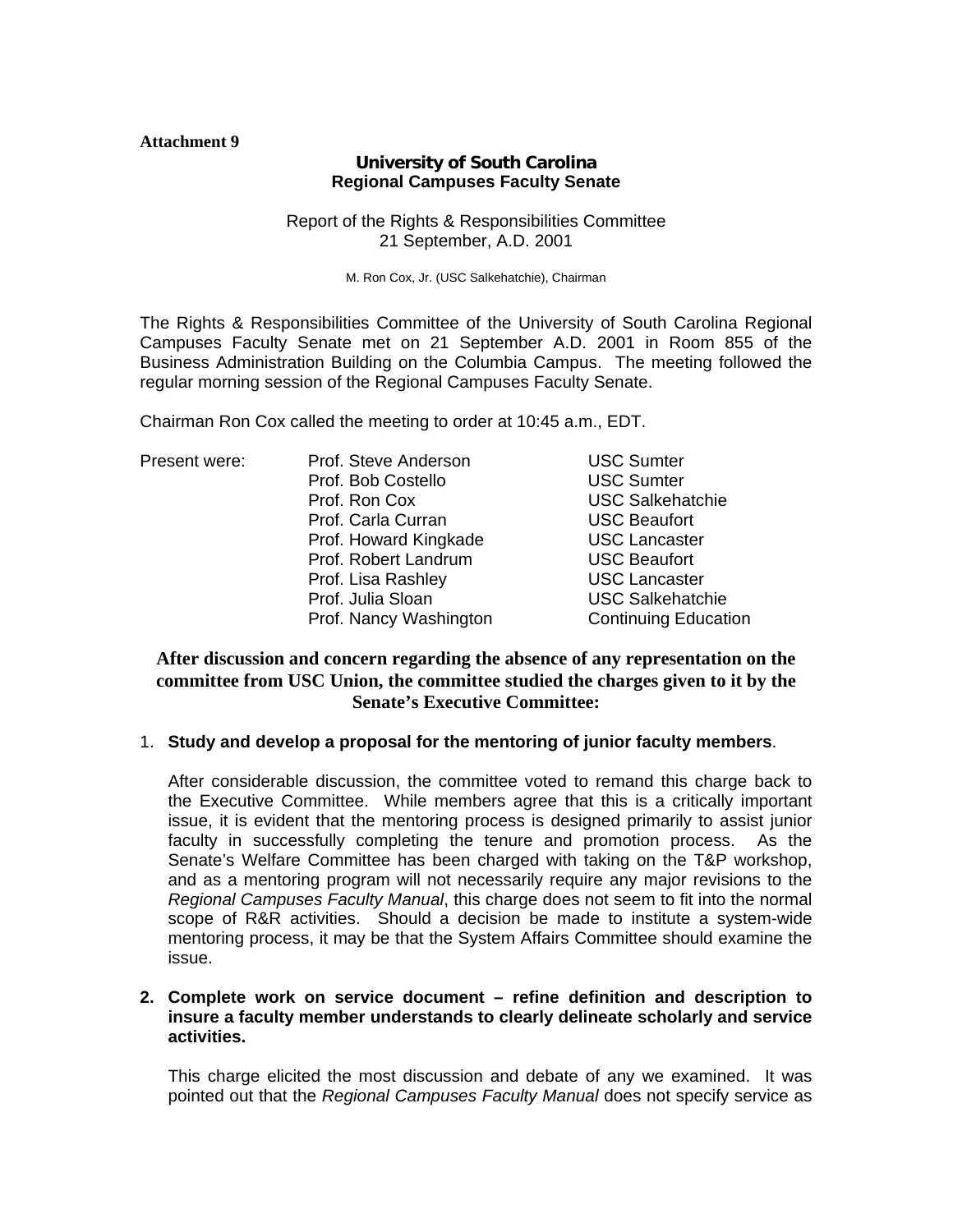a qualification for academic rank at any level. The relevance of the document, which the Senate adopted at its meeting of 20 April, A.D. 2001, must therefore be for purposes of tenure (although it is noted that service activities often play a major role in campus decisions regarding merit pay raises).

The committee voted to defer on the first part of the charge (i.e., "Complete work on service document – refine definition . . ."). Since this document was approved by the Senate for inclusion in the next revision of the *Manual*, we have received no feedback from the administration. The committee therefore seeks some clarification on the concerns – both the source and the substance thereof. (We also have the question of when such manual changes go into effect. In other words, is the *Manual* approved as a single entity, or do the changes go into effect individually once they have been approved up and down the line?)

The committee voted to accept the second part of the charge, however, which ensures that a faculty member understands the need to delineate scholarly and service activities in his or her tenure & promotion file. As we believe that there are some items which may fall into either category, and as we believe that it should be up to the individual candidate to determine where an item may strengthen the file most, we approved a motion which will be offered today under "New Business." We will propose that the following statement be inserted into the next revision of the *Regional Campuses Faculty Manual*, following the bulleted item which provides instructions for file arrangement and prior to the item which reads "Apart from material added by the candidate . . . "(page C-13 of the 2001 *RCFM*):

*"In preparing a file for tenure and promotion, it is the responsibility of the candidate to determine where he or she wishes to place an item as evidence, and to provide justification as to how the item constitutes evidence of either scholarship or service."* 

# **3. Solicit feedback from System T&P Committee for communication to Senate.**

The committee voted to accept this charge, but seeks clarification from the Executive Committee on precisely what feedback or information is being sought.

# **4. Study rules, regulations and procedures for termination of a faculty member and recommend any needed revision for senate action.**

The committee voted to accept this charge.

# **5. Study post-tenure review procedures and recommend any needed revision for senate action.**

The committee voted to accept this charge. Committee members will seek input from their individual campuses and report back to the committee at January's meeting.

Following this, the Committee discussed the service document adopted by the Senate in April, and requests of the Executive Committee information regarding its status. Where does this document now stand in the approval process? Whose office is it in right now?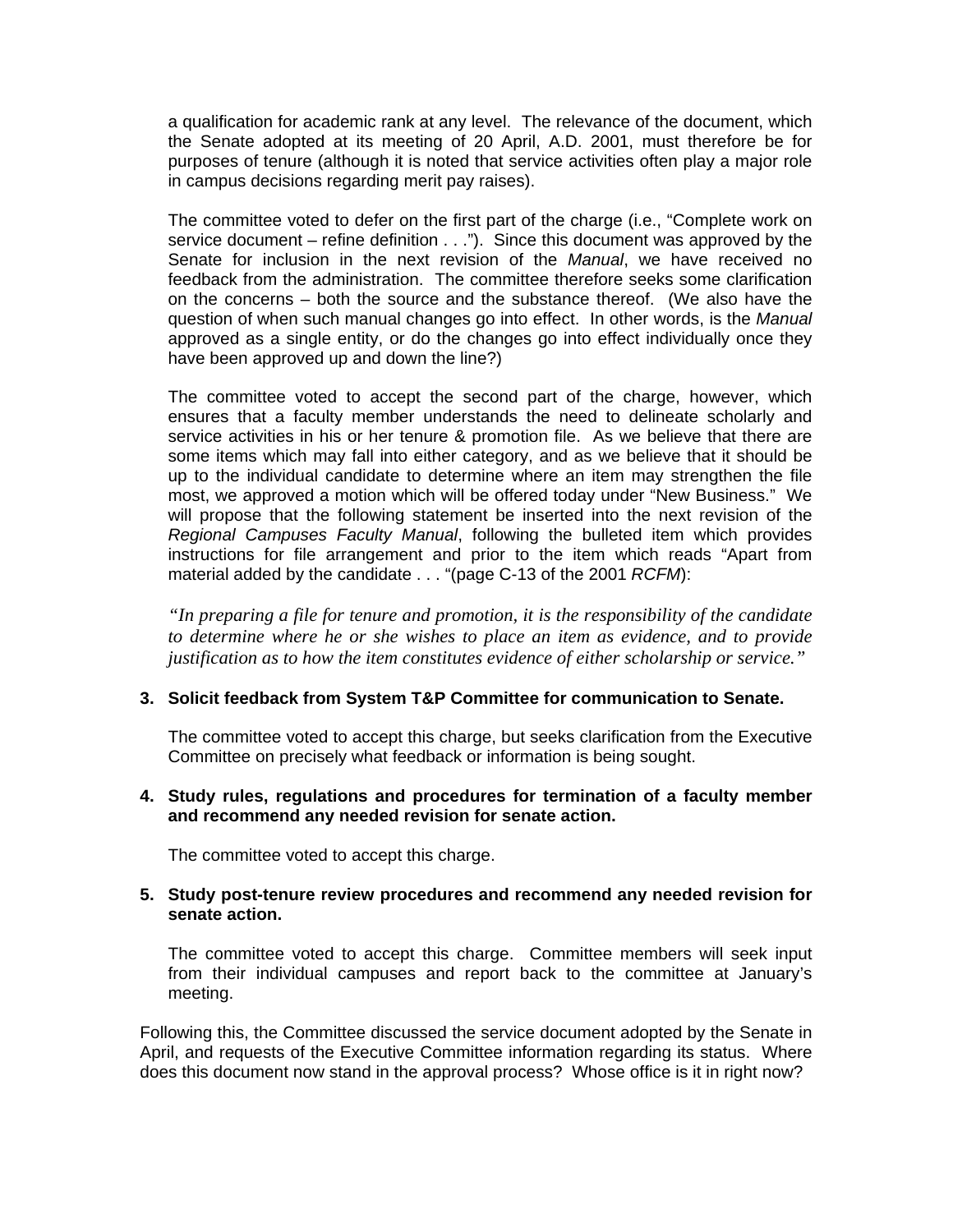We also noted that the motion which approved the service document merely states that it would be included "at the appropriate place" in the next revision of the *RCFM*. It is the opinion of the committee that the most appropriate location would be following the definitions of effective teaching and the definition of scholarship. Currently, this would mean inserting the document beginning on page F-15 of the 2001 *RCFM*. No official motion to this effect was offered, however.

The committee also expressed some concern about the 2001 *Manual*. The revised version is not yet on line, and only a few hard copies have been delivered to the campuses. As this committee's work this year will require constant referral to the most recent edition of the *RCFM*, we would request that committee members receive personal copies as soon as practicable.

With no additional business to discuss, the committee adjourned at 11:50 a.m.

Respectfully submitted,

M. Ron Cox, Jr. Chairman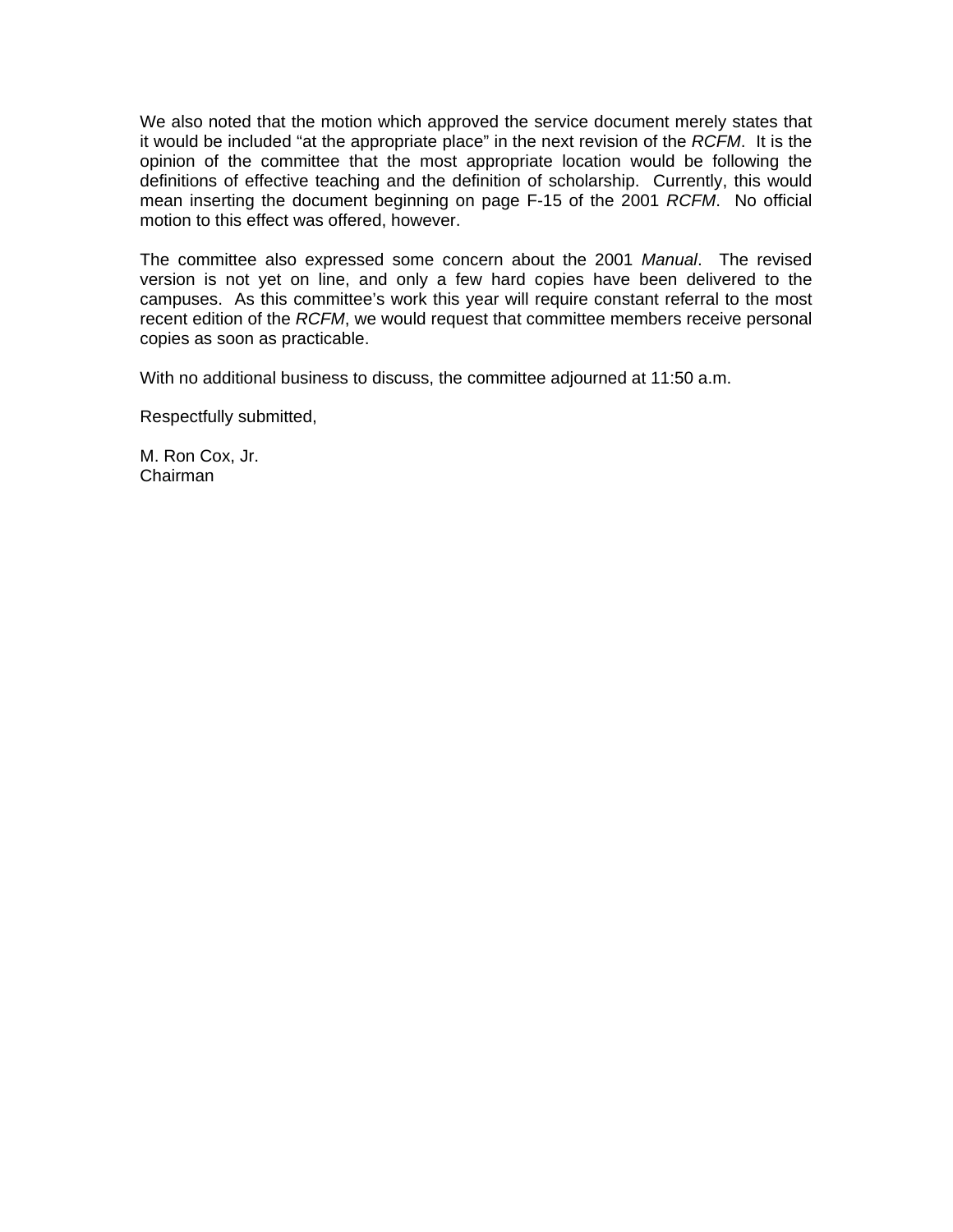USC Regional Campuses Faculty Senate Meeting of September 21, 2001

Welfare Committee

Roberto Refinetti, Salkehatchie, Chair Randy Cross, Beaufort Efram Burk, Beaufort Fran Perry, Lancaster Noni Bohonak, Lancaster Duncan McDowell (alternate for Bill Bowers), Salkehatchie Sal Macias, Sumter Jean-Luc Grosso, Sumter Allan Charles, Union Pete Murphy, Union Billy Cordray, Continuing Education

The committee examined the four charges assigned by the Executive Committee as well as a fifth task:

1) "Review tenure and promotion regulations for regional campus librarians" The committee felt that this charge would be better executed by the Rights and Responsibilities committee, which is responsible for tenure and promotion procedures. Thus, the charge was remanded to the Executive Committee for reassignment.

2) "Study the issue of creating a form for student evaluation that would be common to all regional campuses"

The committee discussed and accepted the charge. Committee members will collect the forms currently used in their campuses and forward them to the Chair. The Chair will then send complete packages to each committee member for analysis. Discussion of comments and recommendations will be carried out in the next RCFS meeting.

3) "Continue the evaluation of a faculty workload survey"

The committee discussed and accepted the charge. Committee members will informally survey their faculty to determine the concerns of each campus about workload. Discussion of comments and recommendations will be carried out in the next RCFS meeting.

4) "Coordinate the organization and operation of annual tenure and promotion workshops"

The committee felt that this charge would be better executed by the Rights and Responsibilities committee, which is responsible for tenure and promotion procedures. Thus, the charge was remanded to the Executive Committee for reassignment. The appointment of an ad hoc committee to deal exclusively with the workshops was suggested.

5) "Prepare the annual report of faculty salaries in the regional campuses" The committee accepted the charge. The report will be prepared prior to and discussed at the next meeting of the RCFS.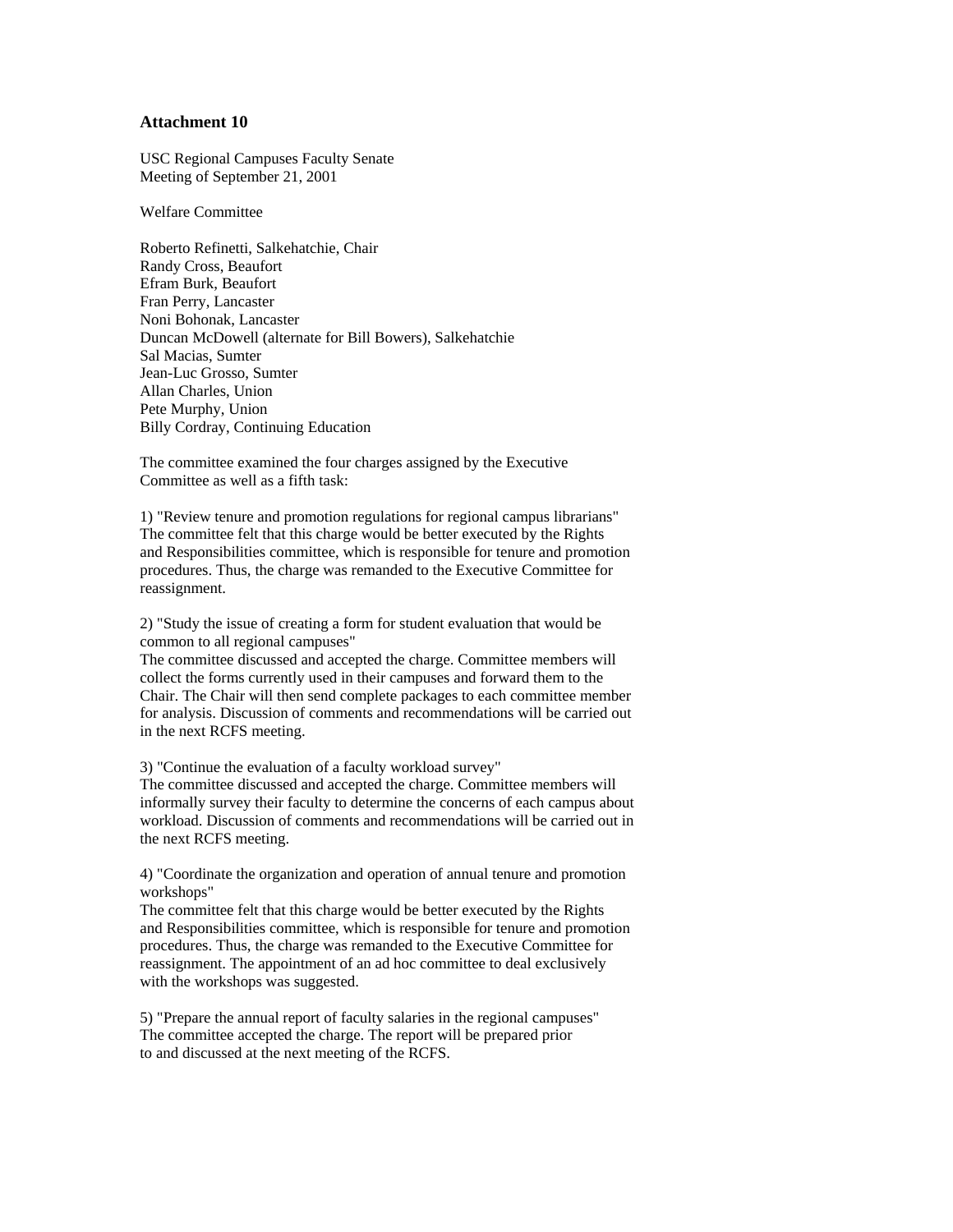#### **System Affairs Committee Report**

# *Regional Campuses Faculty Senate September 21, 2001 USC Columbia*

We met, discussed, and accepted the three charges suggested by the Executive Committee. They are:

- 1. Study, discuss, and recommend policy relative to faculty issues about distance education. (We are in the process of forming a subcommittee to study this matter.
- 2. Establish need, develop schedule (English one year, math the next, etc.) and organize (establish what should be covered) meetings between parent departments and regional campus counterparts. (We have chosen to investigate what faculty members want from such meetings and deferred the rest of the charge until such time that we can define the need.)
- 3. Monitor progress of discussions and report information concerning the Palmetto College Study. (This is a carryover from work started last year.)

We had a guest, Don Greiner, Associate Provost and Dean of Undergraduate Affairs and Chair of the Palmetto College Task Force. He spoke to us about the developing Palmetto College Concept. The committee as a whole met this month and is refining its direction of study. They are presently at the suggestion stage; they are not ready to make recommendations as of yet. One suggestion is the working definition of Palmetto College. It is:

Palmetto College will include all regional campuses (Beaufort, Lancaster, Salkehatchie, Sumter, Union). The College would be an upper-division college, whereby students would be admitted to their chosen campuses and would progress to Palmetto College after completing core requirements and declaring a major in an undergraduate degree program, usually while earning an associate degree. Palmetto College would be a baccalaureate degree-granting unit of the University of South Carolina. Students enrolled in the College would be free to move from one Palmetto College campus to another or to be enrolled at more than one campus simultaneously.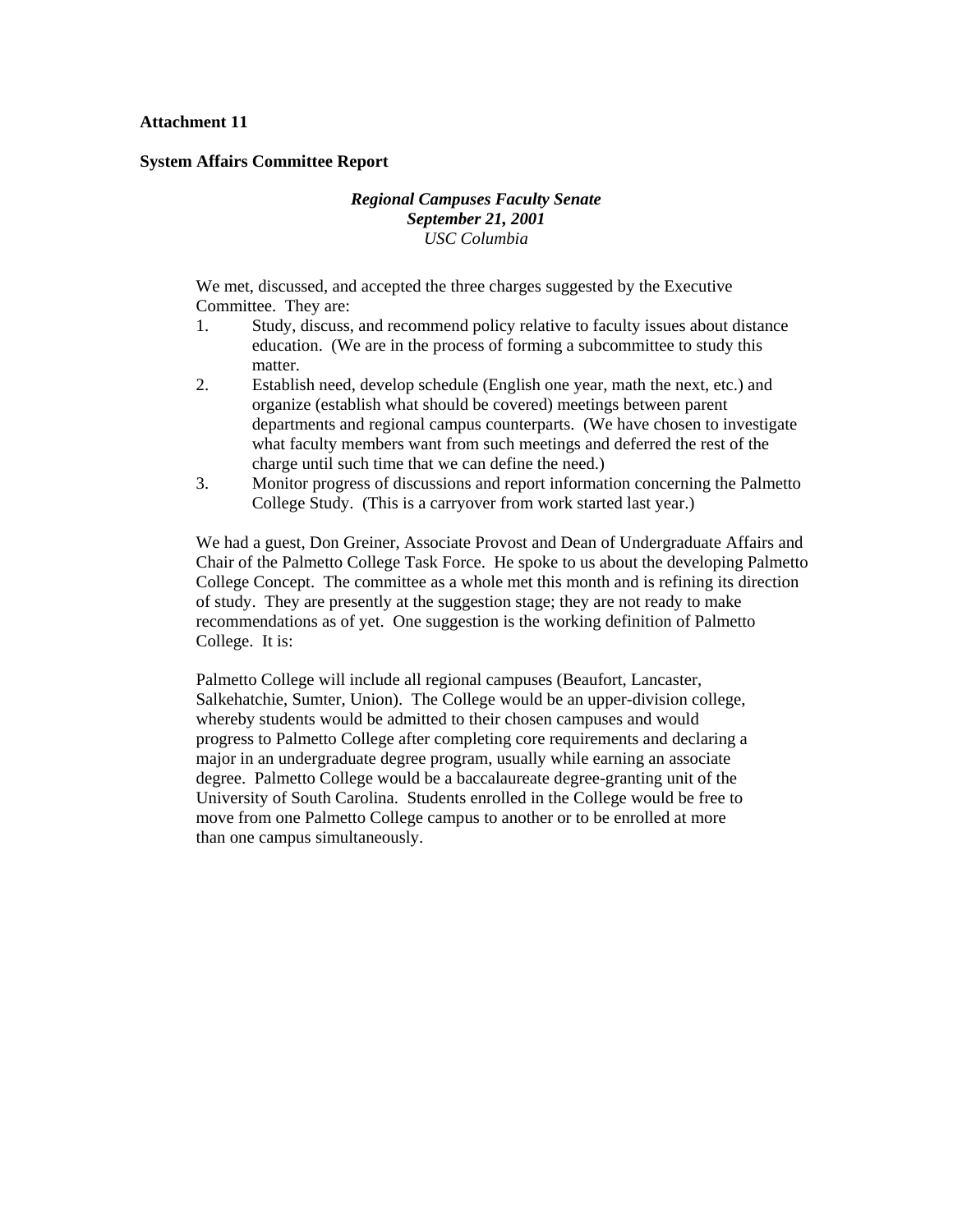# **RCFS EXECUTIVE COMMITTEE RETREAT**  August 10, 2001

The RCFS Executive Committee Retreat was convened by Senate Chair, Wayne Chilcote, at 9:35 am in room 518 of Carolina Plaza on August 10, 2001.

Attending were: Wayne Chilcote (USC Salkehatchie)– Chair Roy Darby (USC Beaufort) – Vice Chair/Chair Elect John Logue (USC Sumter) – Secretary Lisa Rashley (USC Lancaster) for Danny Faulkner – Immediate Past Chair Nancy Washington (USC Regional Campuses & Cont. Ed.) for Kate Fritz– At-Large no representative from USC Union Christine Borycki (USC Sumter) – Chair, Systems Affairs Committee Ron Cox (USC Salkehatchie) – Chair, Rights and Responsibilities Committee Roberto Refinitti (USC Salkehatchie) – Chair, Welfare Committee

Although it is not traditional to report the content of campus reports and addresses by the Vice Provost and Executive Dean of Regional Campuses and the Associate Vice Provost delivered during the Executive Committee Retreat, several items were important to the extent they should recorded and reported.

Dr. Chris Plyler, Vice Provost and Executive Dean of Regional Campuses and Continuing Education:

Dr. Plyler noted his observation that Regional Campuses office staff seems to be doing more of the jobs that Regional Campuses faculty should be doing. Specifically, he pointed out that the Faculty Manual establishes faculty policy making authority over standards of admission, registration, requirements for and the granting of degrees, the general curriculum, instruction, research, extracurricular activities, discipline of students, the educational policies and standards of the campus, and all other matters pertaining to the conduct of faculty affairs including the authority to discipline its own members. His point was that faculty (Senate) should actively monitor and attend these areas of authority. Standing committees and other senate committees may need to meet more often or communicate more effectively to accomplish this goal. Examples of areas where the Senate might concentrate more effort include the continuous revision and updating of the Regional Campuses Faculty Manual (RCFM), mentoring of junior faculty members, and playing an active role in the determination of a Palmetto College concept. The version of the RCFM just approved is the first since 1996 and it already needs change. Faculties need to do a better job mentoring junior faculty, not only in matters of T&P but also in the value and function of faculty governance. And, the creation of a Palmetto College could bring large-scale changes to regional campuses structure and governance.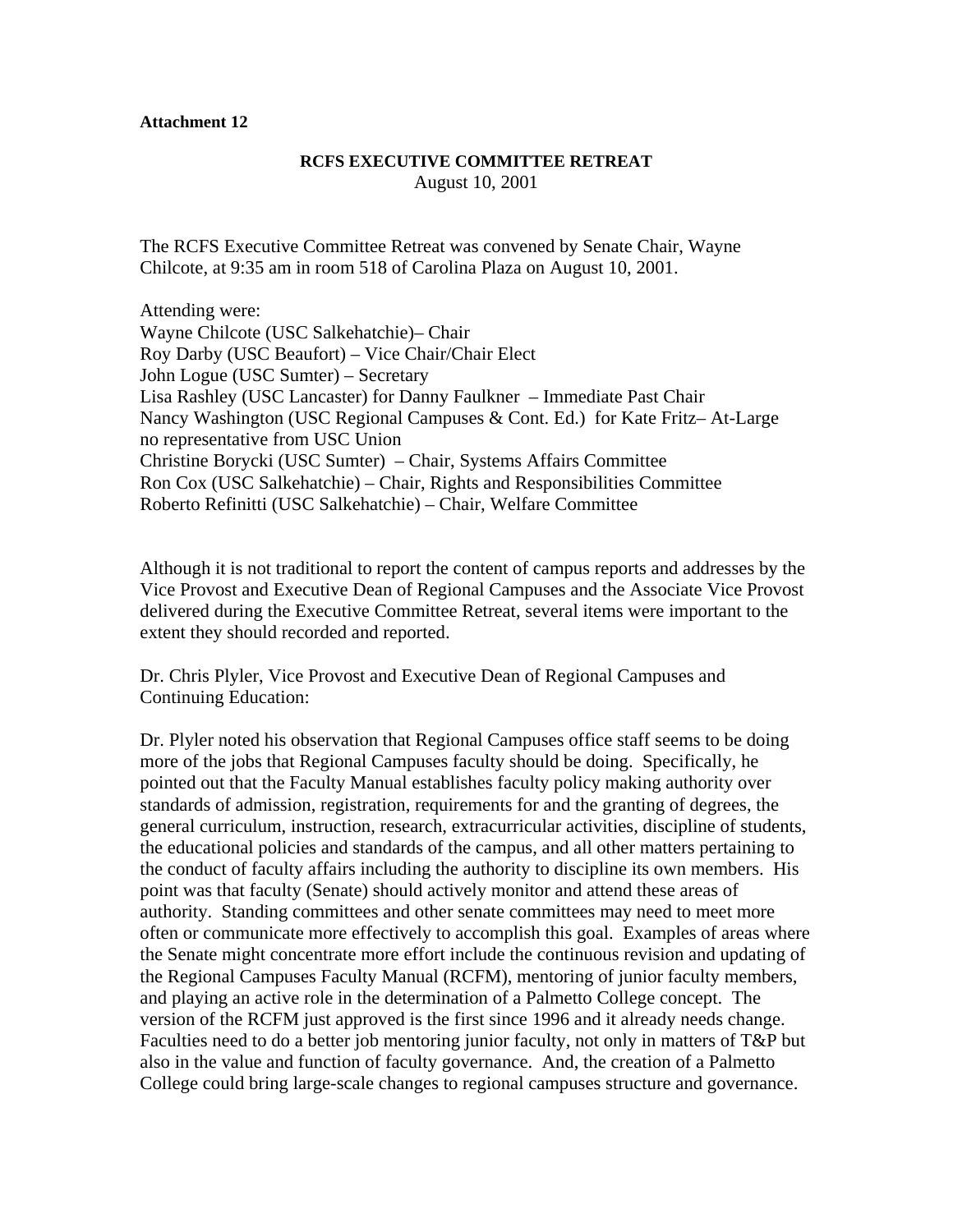Dr. Carolyn West, Associate Vice Provost of Regional Campuses and Continuing Education:

Dr. West echoed the sentiments of the Vice Provost and requested help from the faculty on several issues including:

- 1. the running tenure and promotion workshops.
- 2. the planning and organizing departmental meetings.
- 3. distance learning issues (effect on faculty course loads, faculty remuneration, curricular development. etc.).
- 4. problems with the post-tenure review procedure and schedule (lack of compliance could result in lost funds).

Dr. West believes this could be a very important year in the life of the University. The University is searching for a new president. A Strategic Directions Committee has been charged by the Provost to examine structural organization of the University (where and where not to put money). A Committee is studying the Palmetto College concept. These studies are expected to be complete before a new President is hired. It is an important year to keep up and share information with colleagues.

Each campus reported noteworthy events and chairs of standing committees reported work completed and on-going from the 2000-2001 academic year. After lunch, the Executive Committee reconvened to establish a schedule and charges for 2001-2002.

Senate meetings for 2001-2002 were confirmed as:

Executive Committee Senate Meeting

| 8/10/01 | $9/21/01 -$ USC Columbia |
|---------|--------------------------|
| 1/18/02 | $1/25/02$ - USC Sumter   |
| 3/08/02 | $3/22/02 -$ USC Sumter?  |

Committees will be given the following charges for 2001-2002

# **R&R Committee**:

- 6. Study and develop a proposal for the mentoring of junior faculty members.
- 7. Complete work on service document refine definition and description to insure a faculty member understands to clearly delineate scholarly and service activities.
- 8. Solicit feedback from System T&P Committee for communication to Senate.
- 9. Study rules, regulations and procedures for termination of a faculty member and recommend any needed revision for senate action.
- 10. Study post-tenure review procedures and recommend any needed revision for senate action.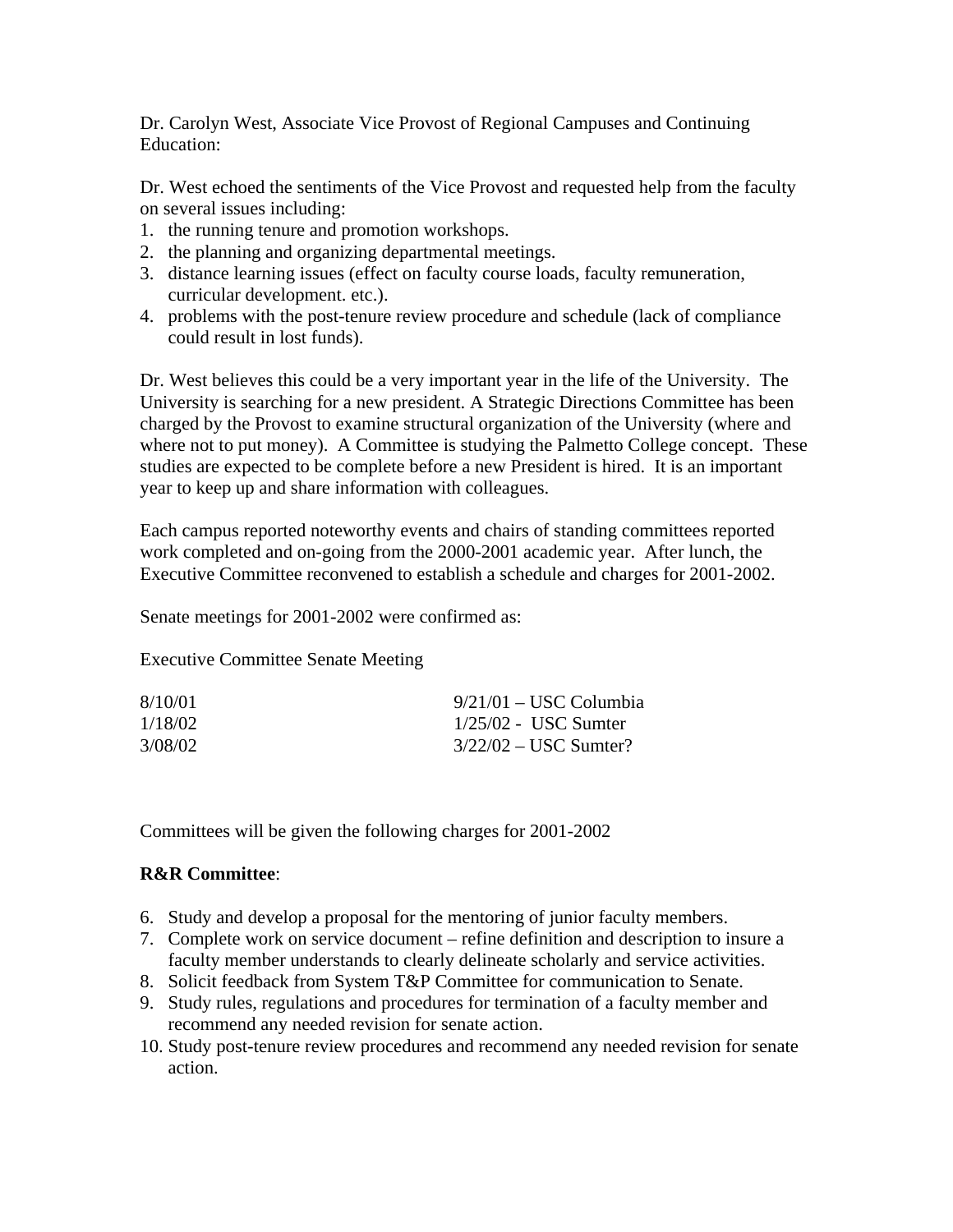# **Welfare Committee**:

- 1. Review tenure and promotion regulations for regional campus librarians relative to the USC Columbia ("Thomas Cooper") model and recommend any needed revision of regional campuses procedures for senate action.
- 2. Study the issue of creating a form for student evaluation of faculty that would be common to all regional campuses. Recommend senate action.
- 3. Continue the evaluation of a faculty workload survey. If desirable and feasible, oversee survey and report results.
- 4. Coordinate the organization and operation of annual tenure and promotion workshops.

# **System Affairs Committee:**

- 1. Study, discuss and recommend senate action relative to faculty issues about distance learning.
- 2. Establish need, develop schedule (English one year, math the next etc.) and organize (establish what should be covered) meetings between parent departments and regional campus counterparts.
- 3. Monitor progress of discussions and report information concerning the Palmetto College Study.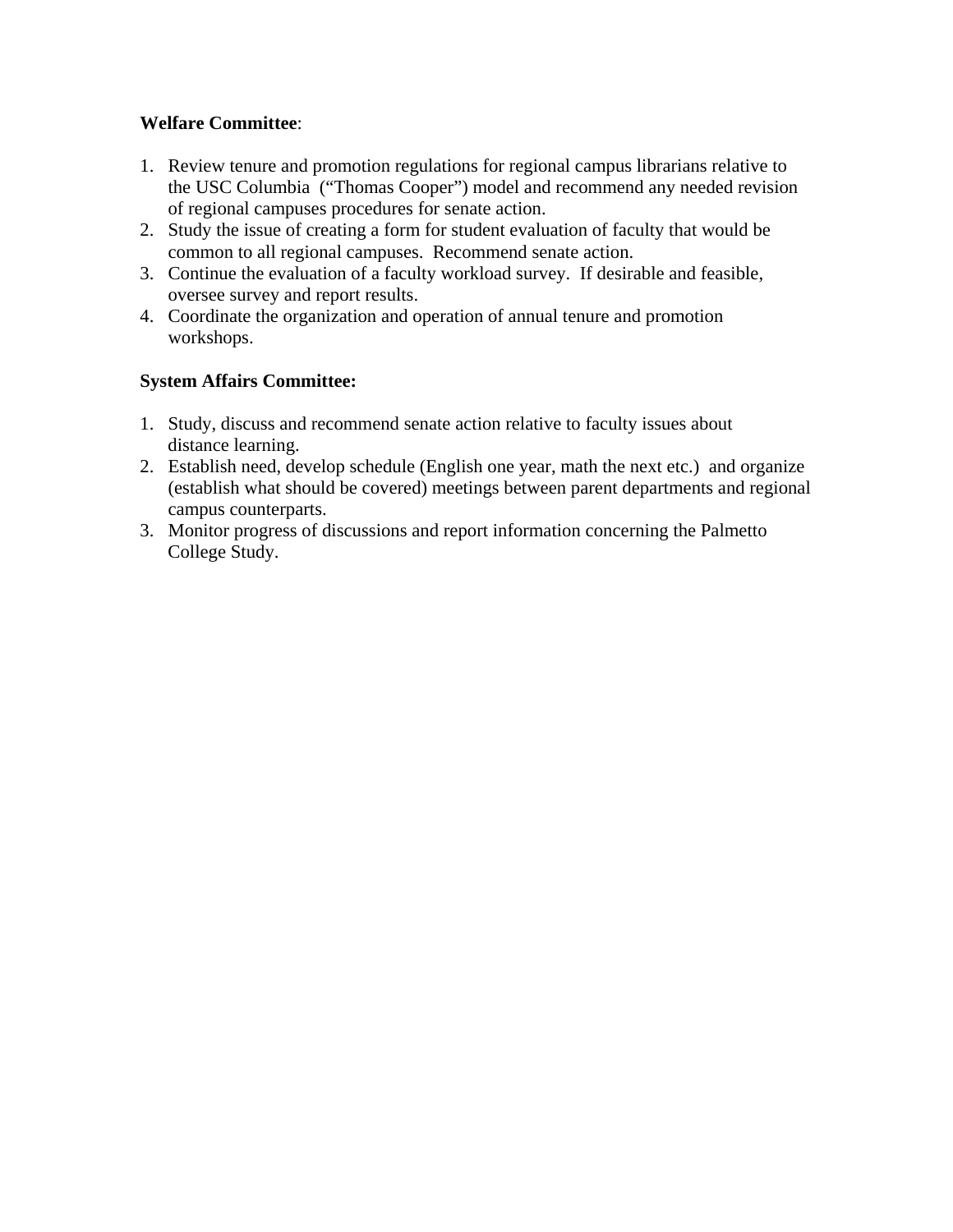# *Committee on Curricula and Courses Report*  Dr. Christine Borycki, USC Sumter *September 21, 2001*

*Things have been pretty quiet on the University Curricula and Courses Committee over the summer. We met once but none of the curricula or courses that came up were of particular interest to the Regional Campuses.* 

*In spirit of more complete communication with each of the Regional Campuses, I will be instituting a new system for soliciting input. When I receive the agenda for the University Curricula and Courses Committee meeting, I will E-mail it to each of the academic deans. They*  will have the opportunity to give me feedback on proposed actions so that I may better represent *their campus*•*s interests.* 

*We meet again October 5.*